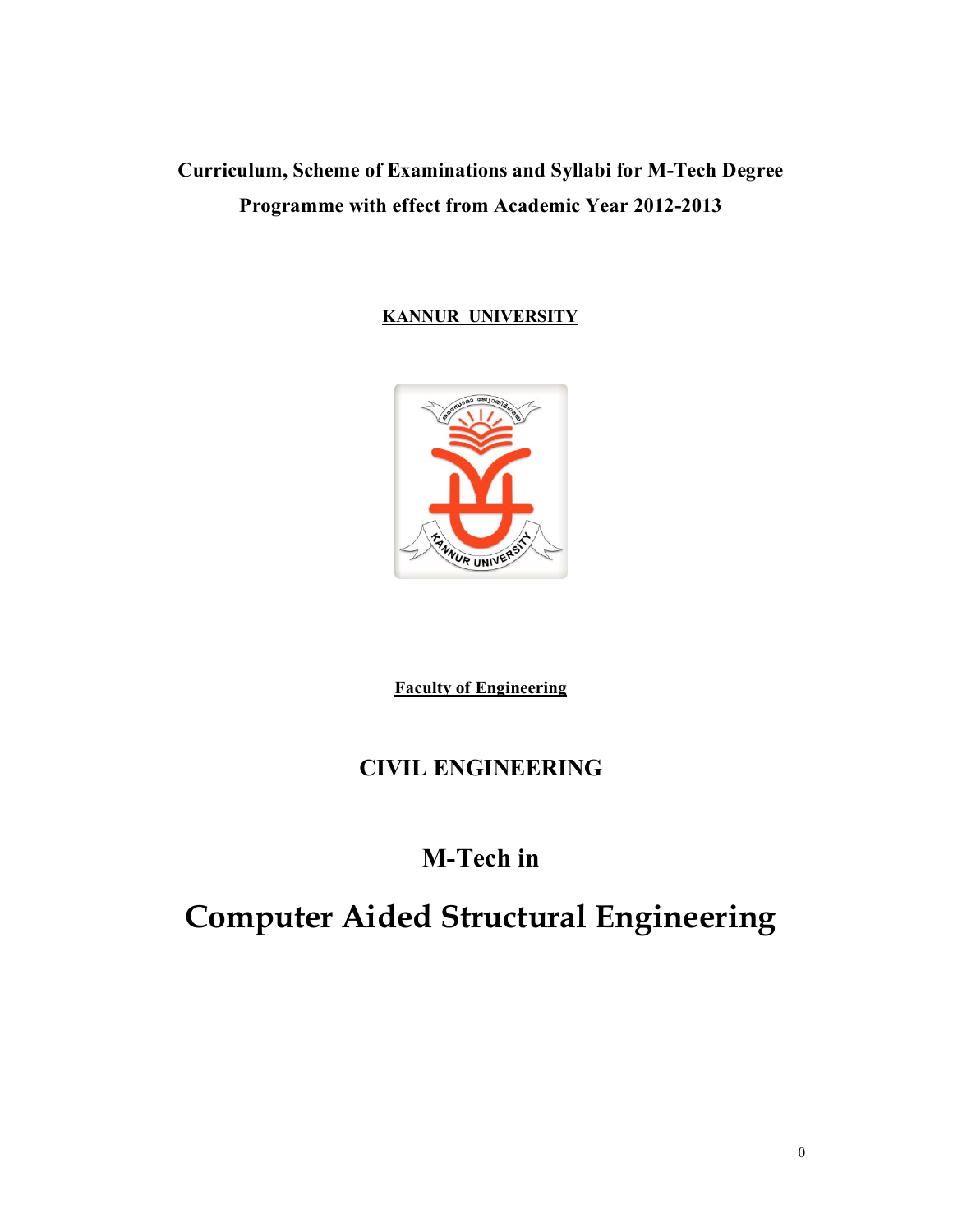| Code                 | <b>Subject</b>                  |              |                          | Hours/Week               | <b>Sessional University</b> |               | <b>Credit</b>      |               |  |  |
|----------------------|---------------------------------|--------------|--------------------------|--------------------------|-----------------------------|---------------|--------------------|---------------|--|--|
|                      |                                 |              |                          |                          | <b>Marks</b>                |               | <b>Examination</b> |               |  |  |
|                      |                                 | $\mathbf{L}$ | T                        | P                        |                             | <b>Hrs</b>    | <b>Marks</b>       |               |  |  |
| <b>CAS 101</b>       | Theory of Elasticity            | 3            |                          |                          | 50                          | $\mathbf{3}$  | 100                | 3             |  |  |
| <b>CAS 102</b>       | <b>Structural Dynamics</b>      | 3            |                          | $\overline{\phantom{0}}$ | 50                          | $\mathcal{E}$ | 100                | $\mathcal{E}$ |  |  |
| <b>CAS 103</b>       | Advanced Theory and Design      | 3            |                          |                          | 50                          | 3             | 100                | 3             |  |  |
|                      | of Concrete Structures          |              |                          |                          |                             |               |                    |               |  |  |
| <b>CAS 104</b>       | <b>Finite Element Method</b>    | 3            | -                        |                          | 50                          | $\mathbf{3}$  | 100                | $\mathbf{3}$  |  |  |
| $\overline{CAS}$ 105 | Elective I                      | 3            |                          |                          | 50                          | 3             | 100                | 3             |  |  |
| <b>CAS 106</b>       | Elective II                     | 3            | $\overline{\phantom{0}}$ |                          | 50                          | 3             | 100                | 3             |  |  |
| CAS 107(P)           | <b>Computational and Stress</b> |              | $\overline{\phantom{0}}$ | $\mathfrak{D}$           | 50                          | 3             | 100                | $\mathcal{D}$ |  |  |
|                      | Analysis Lab                    |              |                          |                          |                             |               |                    |               |  |  |
| CAS 108(P)           | Seminar                         |              |                          | 2                        | 50                          |               |                    | 2             |  |  |
|                      | <b>TOTAL</b>                    | 18           |                          | 4                        | 400                         |               | 700                | 22            |  |  |

# **FIRST SEMESTER**

# **ELECTIVE I**

CAS 105 (A) Advanced Concrete Technology CAS 105 (B) Modelling, Simulation and Computer Application CAS 105 (C) Design of Steel Concrete Composite Structures CAS 105 (D) Structural Reliability

# **ELECTIVE II**

CAS 106 (A) Design of Bridges

CAS 106 (B) Industrial Structures

CAS 106 (C) Forensic Engineering and Rehabilitation of Structures

CAS 106 (D) Mechanics of Composite Materials

# **Sessional marks for all the Theory based Subjects**

The marks allotted for internal continuous assessment and end-semester university examinations shall be 50 marks and 100 marks respectively with a maximum of 150 marks for each theory subject.

The weightage to award internal assessment marks should be as follows:

| Test papers (two tests)              | $: 25$ marks |
|--------------------------------------|--------------|
| Assignments and/or class performance | $: 25$ marks |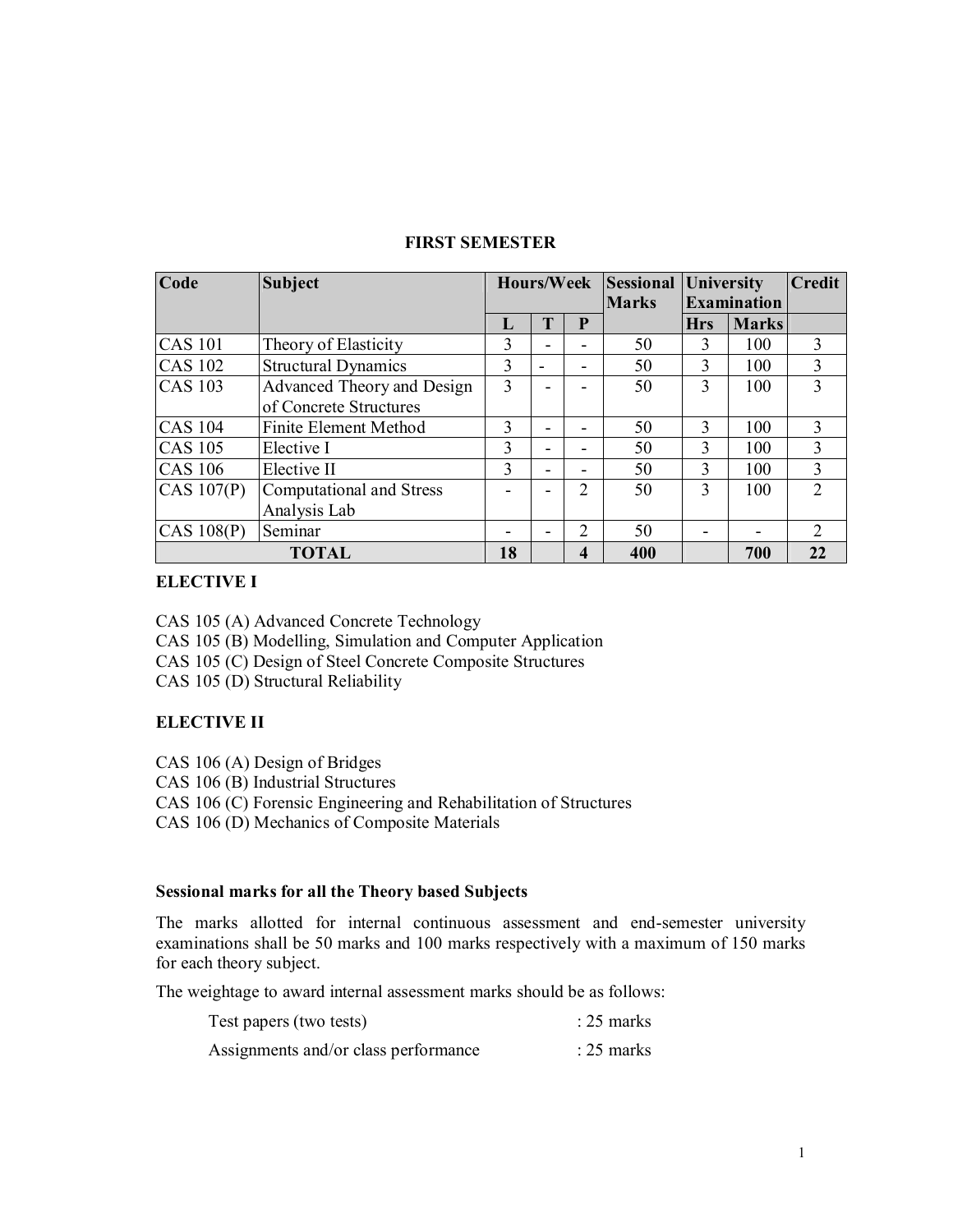| Code           |                                  | Hours/Week |              | <b>Sessional</b>         |              | <b>University</b> |                    |                |  |
|----------------|----------------------------------|------------|--------------|--------------------------|--------------|-------------------|--------------------|----------------|--|
|                |                                  |            |              |                          | <b>Marks</b> |                   | <b>Examination</b> |                |  |
|                |                                  | Ъ.         | $\mathbf{r}$ | P                        |              | <b>Hrs</b>        | <b>Marks</b>       |                |  |
| $CAS$ 201      | <b>Advanced Prestressed</b>      | 3          |              |                          | 50           |                   | 100                | 3              |  |
|                | Concrete Design                  |            |              |                          |              |                   |                    |                |  |
| <b>CAS 202</b> | Theory of Plates and Shells      | 3          |              |                          | 50           | $\mathcal{E}$     | 100                | 3              |  |
| <b>CAS 203</b> | <b>Advanced Metal Structures</b> | 3          |              | -                        | 50           | 3                 | 100                | 3              |  |
| <b>CAS 204</b> | Elective III                     | 3          |              | $\overline{\phantom{0}}$ | 50           | 3                 | 100                | 3              |  |
| <b>CAS 205</b> | Elective IV                      | 3          |              |                          | 50           | 3                 | 100                | 3              |  |
| <b>CAS 206</b> | Elective V                       | 3          |              | $\overline{\phantom{0}}$ | 50           | 3                 | 100                | 3              |  |
| CAS $207(P)$   | <b>Structural Engineering</b>    |            |              | $\overline{2}$           | 50           | 3                 | 100                | $\overline{2}$ |  |
|                | Design Studio                    |            |              |                          |              |                   |                    |                |  |
| CAS 208(P)     | Term Paper                       |            |              | $\overline{c}$           | 50           | $\mathbf{3}$      | 100                | 2              |  |
|                | <b>TOTAL</b>                     | 18         |              | 4                        | 400          |                   | 800                | 22             |  |

# **SECOND SEMESTER**

# **ELECTIVE III**

CAS 204 (A) Offshore Structures CAS 204 (B) Optimisation of Structures CAS 204 (C) Prefabricated Structures CAS 204 (D) Design of Tall Buildings

# **ELECTIVE IV**

CAS 205 (A) Construction Project Management

CAS 205 (B) Structural Health Monitoring

CAS 205 (C) Geographic Information System and Applications

CAS 205 (D) Advanced Design of Foundation

CAS 205 (E) Advanced Finite Element Analysis

# **ELECTIVE V**

CAS 206 (A) Stability of Structures CAS 206 (B) Earthquake Analysis and Design of Structures CAS 206 (C) Wind and Cyclone Effects on Structures CAS 206 (D) Theory of Plasticity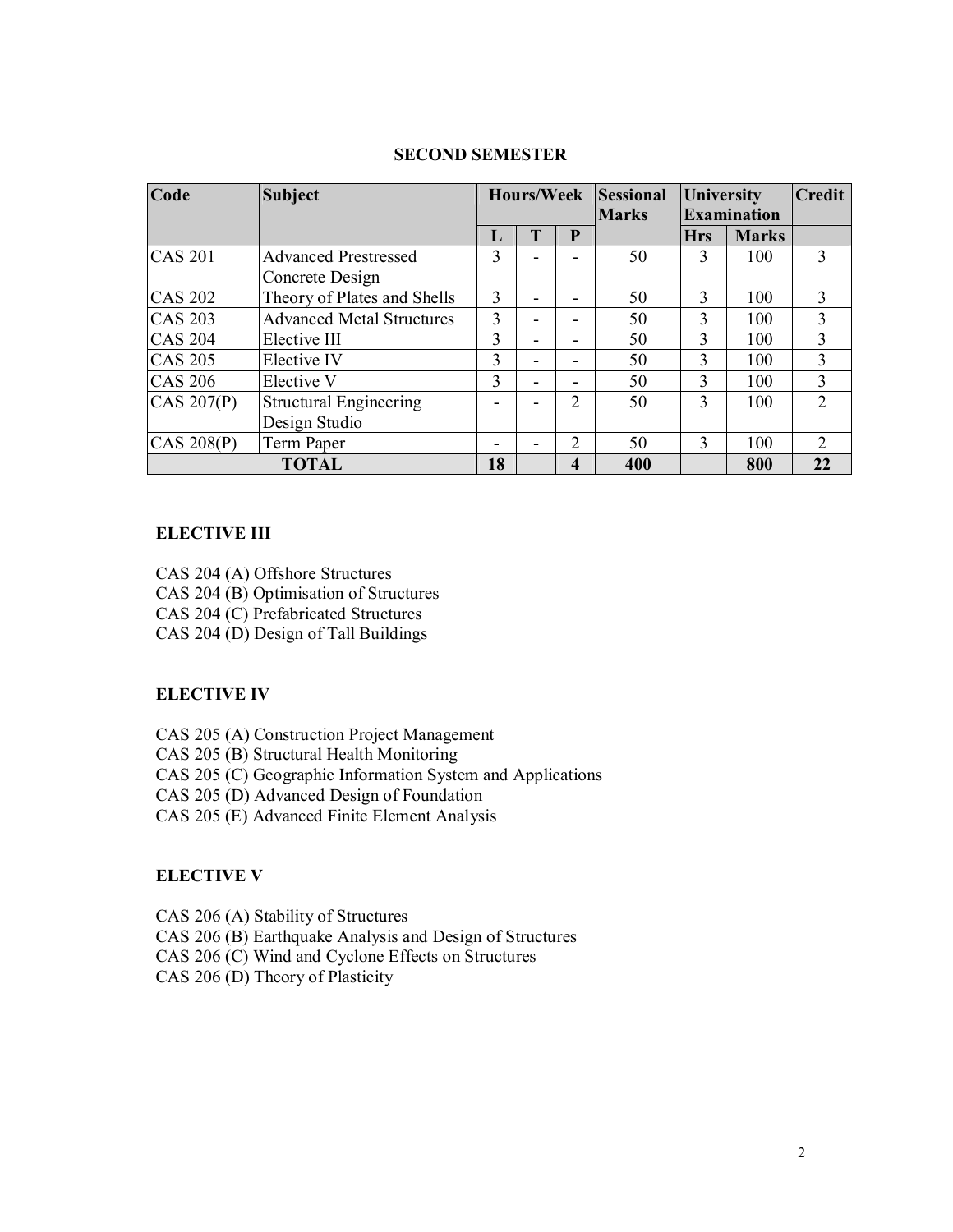# **THIRD SEMESTER**

| Code      | <b>Subject</b> |   | Hrs / Week   |    |                            |           | <b>Marks</b>      | <b>Credits</b> |              |  |
|-----------|----------------|---|--------------|----|----------------------------|-----------|-------------------|----------------|--------------|--|
|           |                | L | $\mathbf{T}$ | D  | <b>Internal</b>            |           | <b>University</b> |                | <b>Total</b> |  |
|           |                |   |              |    | Guide<br><b>Evaluation</b> |           | <b>Thesis</b>     | <b>Viva</b>    |              |  |
|           |                |   |              |    |                            | Committee |                   |                |              |  |
| CAS       | Thesis         |   |              | 22 | 200                        | 200       |                   | $- -$          | 400          |  |
| 301 $(P)$ | Preliminary    |   |              |    |                            |           |                   |                |              |  |
|           | <b>Total</b>   |   |              | 22 | 200                        | 200       |                   |                | 400          |  |

# **THESIS PRELIMINARY**

This shall comprise of two seminars and submission of an interim thesis report. This report shall be evaluated by the evaluation committee. The fourth semester Thesis- Final shall be an extension of this work in the same area. The first seminar would highlight the topic, objectives, methodology and expected results. The first seminar shall be conducted in the first half of this semester. The second seminar is presentation of the interim thesis report of the work completed and scope of the work which is to be accomplished in the fourth semester.

# **FOURTH SEMESTER**

| Code      | <b>Subject</b> |   | Hrs / Week   |    |                                         |                  | <b>Marks</b>      | <b>Credits</b> |              |     |
|-----------|----------------|---|--------------|----|-----------------------------------------|------------------|-------------------|----------------|--------------|-----|
|           |                | ┚ | $\mathbf{r}$ |    | <b>Internal</b>                         |                  | <b>University</b> |                | <b>Total</b> |     |
|           |                |   |              |    | Guide <sup> </sup><br><b>Evaluation</b> |                  | <b>Thesis</b>     | <b>Viva</b>    |              |     |
|           |                |   |              |    |                                         | <b>Committee</b> |                   |                |              |     |
| CAS       | Thesis         |   |              | 22 | 200                                     | 200              | 100               | 100            | 600          | 12. |
| 401 $(P)$ |                |   |              |    |                                         |                  |                   |                |              |     |
|           | <b>Total</b>   |   |              | 22 | 200                                     | 200              | 100               | 100            | 600          |     |

Towards the middle of the semester there shall be a pre submission seminar to assess the quality and quantum of the work by the evaluation committee. This shall consist of a brief presentation of Third semester interim thesis report and the work done during the fourth semester. The comments of the examiners should be incorporated in the work and at least one technical paper is to be prepared for possible publication in journals / conferences. The final evaluation of the thesis shall be an external evaluation.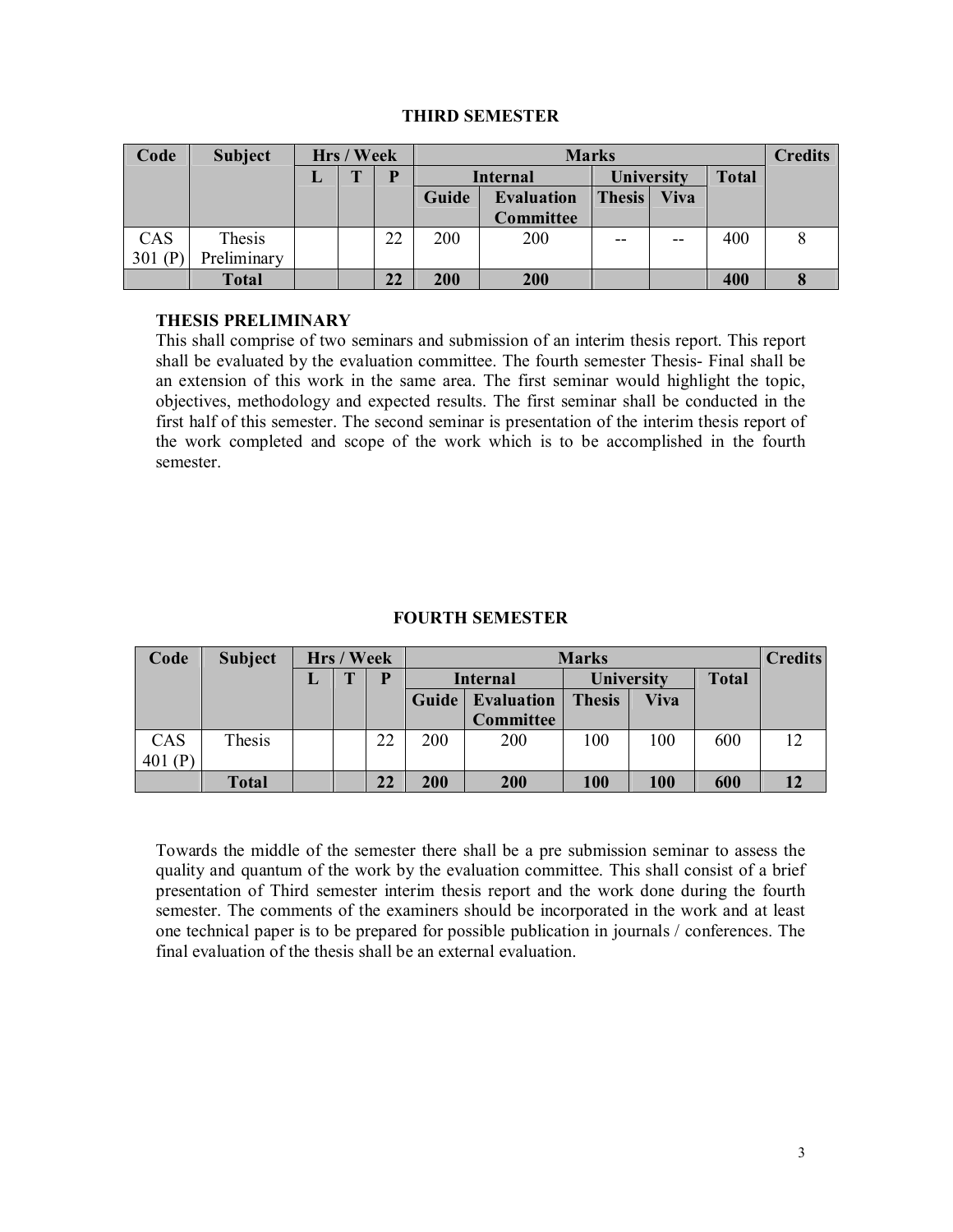# **CAS 101 THEORY OF ELASTICITY**

#### **3 hours lecture per week**

Introduction to the mathematical theory of elasticity**:** Elasticity, stress, strain, Hooke's law, two-dimensional idealisations, plane stress and plane strain problems, equations of equilibrium, strain-displacement relations, constitutive relations, compatibility conditions, displacement and traction boundary conditions.

Introduction to Cartesian Tensors: Transformation laws of cartesian tensors, special tensors and tensor operations, the Kronecker's delta, the permutation tensor, the *e-*d identity, symmetry and skew-symmetry, contraction, derivatives and the comma notation, Gauss' theorem, the base vectors and some special vector operations, eigenvalue problem of a symmetric second order tensor, equations of elasticity using index notation.

Two-dimensional problems in rectangular coordinates: Stress function, solution by polynomials, Saint Vénant's principle, bending of a cantilever, determination of displacements. Two-dimensional problems in polar coordinates: General equations, problems of axisymmetric stress distribution, pure bending of curved bars, effect of circular hole on stress distribution in plates, concentrated force at a point on a straight boundary.

Stress and strain problems in three dimensions: Principal stresses, principal strains, threedimensional problems. Energy Theorems and Variational Principles of Elasticity: Strain energy and complementary energy, Clapeyron's theorem, virtual work and potential energy principles, principle of complementary potential energy, Betti's reciprocal theorem, principle of linear superposition, uniqueness of elasticity solution.

Torsion of straight bars: Elliptic and equilateral triangular cross-section, membrane analogy, narrow rectangular cross-section, torsion of rectangular bars, torsion of rolled profile sections, hollow shafts and thin tubes.

#### **References**

- 1. Timoshenko, S.P. and Goodier, J.N., *Theory of Elasticity*, Mc Graw Hill, Singapore,1982.
- 2. Leipholz, H., *Theory of Elasticity*, Noordhoff International Publishing, Layden,1974.
- 3. Sokolnikoff, I.S., *Mathematical Theory of Elasticity*, Tata Mc Graw Hill, India,1974.
- 4. Xu, Z., *Applied Elasticity*, Wiley Eastern Ltd, India, 1992.

5. Srinath, L.S., *Advanced Mechanics of Solids*, Second Edition, Tata McGraw Hill,India,2003.

6. Ameen, M., *Computational Elasticity*

# **Question Pattern:**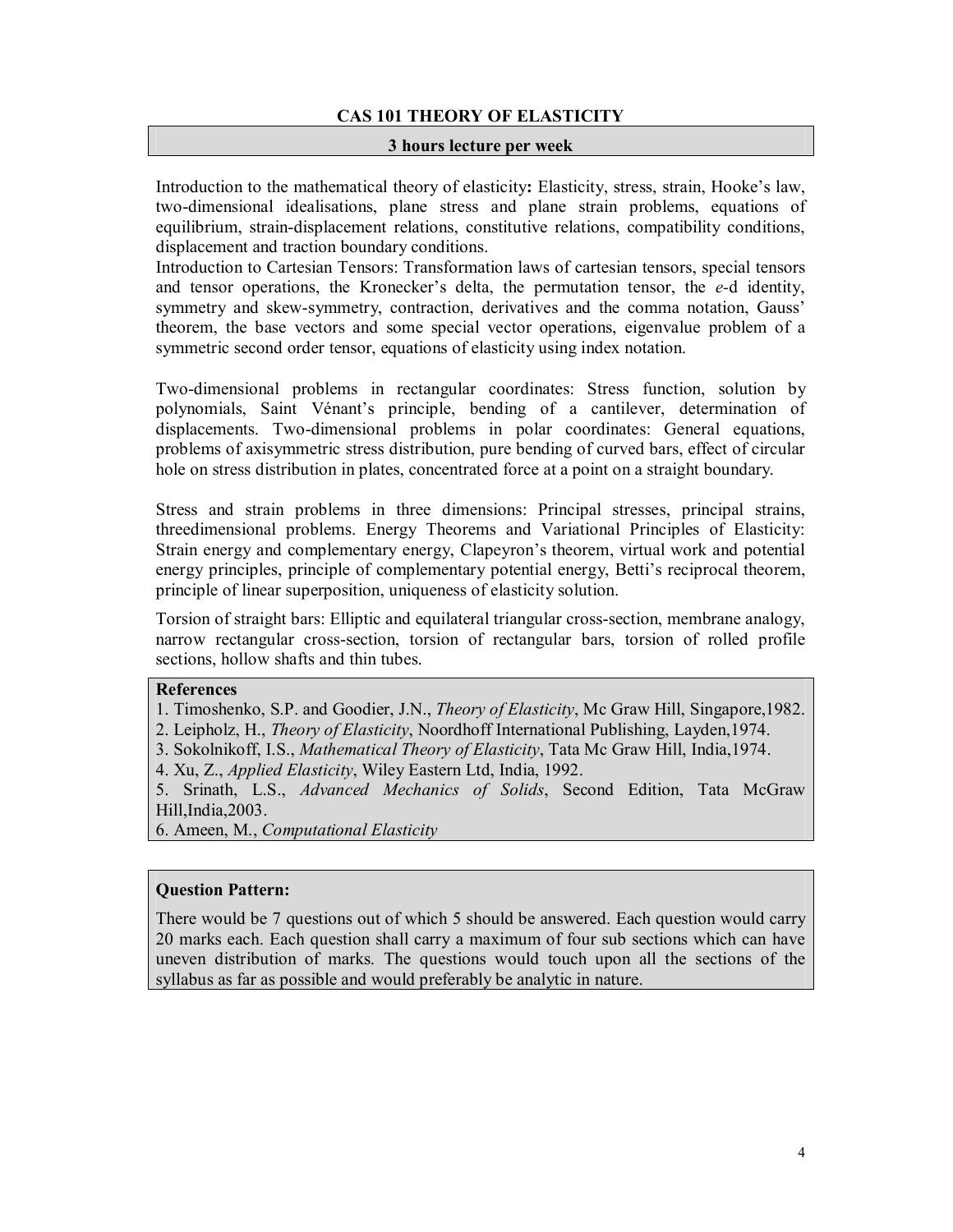# **CAS 102 STRUCTURAL DYNAMICS**

#### **3 hours lecture per week**

**Over view**:- Basic features of dynamic loading and response – models for dynamic analysis – lumped mass, generalized displacements and finite element models Formulation of equation of motion – Direct equilibration, principle of virtual displacement and Hamilton's principle.Degrees of freedom – Translational and rotational systems - mass moment of inertia Generalized single degree of freedom systems- rigid body assemblage determination of characteristic properties. Free vibration of single degree of freedom system:- Solution of equation of motion, undraped free vibration - Damped free vibration, critically damped, under damped and over damped systems, Negative damping.

**Single degree of freedom system** – Response:- Response to harmonic loading, Undamped system- damped system, Response to periodic loading -Fourier series expansion of the loading- response to Fourier series loading Exponential form of Fourier series loading and response- Complex frequency transfer functions Response to impulsive loads :- Suddenly applied load, sine wave impulse, rectangular impulse, triangular impulse, spike loading, approximate analysis Response to general dynamic loading:- Duhamel integral for undamped system – unit impulse response function – numerical evaluation, response of damped systemnumerical evaluation, Numerical analysis in the frequency domain, fast Fourier transform analysis.

**Multi degree of freedom system**:- Two degree of freedom system – equation of motion, characteristic equation, frequencies and mode shapes, coordinate coupling and choice of degree of freedom, orthogonality of modes, natural coordinates, superposition of natural modes , response of two degree of freedom system to initial excitation, beat phenomenon,response to harmonic excitation Multi- degree of freedom system – analysis of multi- degree of freedom system- mode superposition analysis. Distributed Parameter System: Partial differential equation of motion - Axial vibration of prismatic bars - Elementary CAS of flexural vibration of beams - Beam flexure including axial force effects.

**Practical Vibration Analysis**:- Determination of frequency by Rayliegh's method, beam flexure – selection of shape- improved Rayliegh's method. Framed structures – Shear building concept and models for dynamic analysis, discrete parameter system by Rayliegh's method, improvement of frequency, Stodola method for discrete parameter system, reduction of second and higher modes- Stodola method for continuous parameter system.

# **References**

1. Clough,R.W. and Penzien, J., *Dynamics of structures*, McGraw Hill

2. Chopra, A.K., *Dynamics of structures – Theory and Application to Earthquake Engg.*,Prent. Hall.

3. IS 1893 – *Criteria for Earthquake Resistant Design of Structures*.

4. SP 22: *Explanatory Handbook on Codes for Earthquake Engineering*.

5. Meirovitch L., *Elements of Vibration Analysis*, Mc.Graw Hill.

6. Thomson W.T., *Theory of Vibration with Applications*, CBS Publ.

7. Craig, Jr. R.R., *Structural Dynamics*, John Wiley.

8. Hurty, W.C. and Rubinstein M.F., *Dynamics of Structures*, Prentice Hall.

# **Question Pattern:**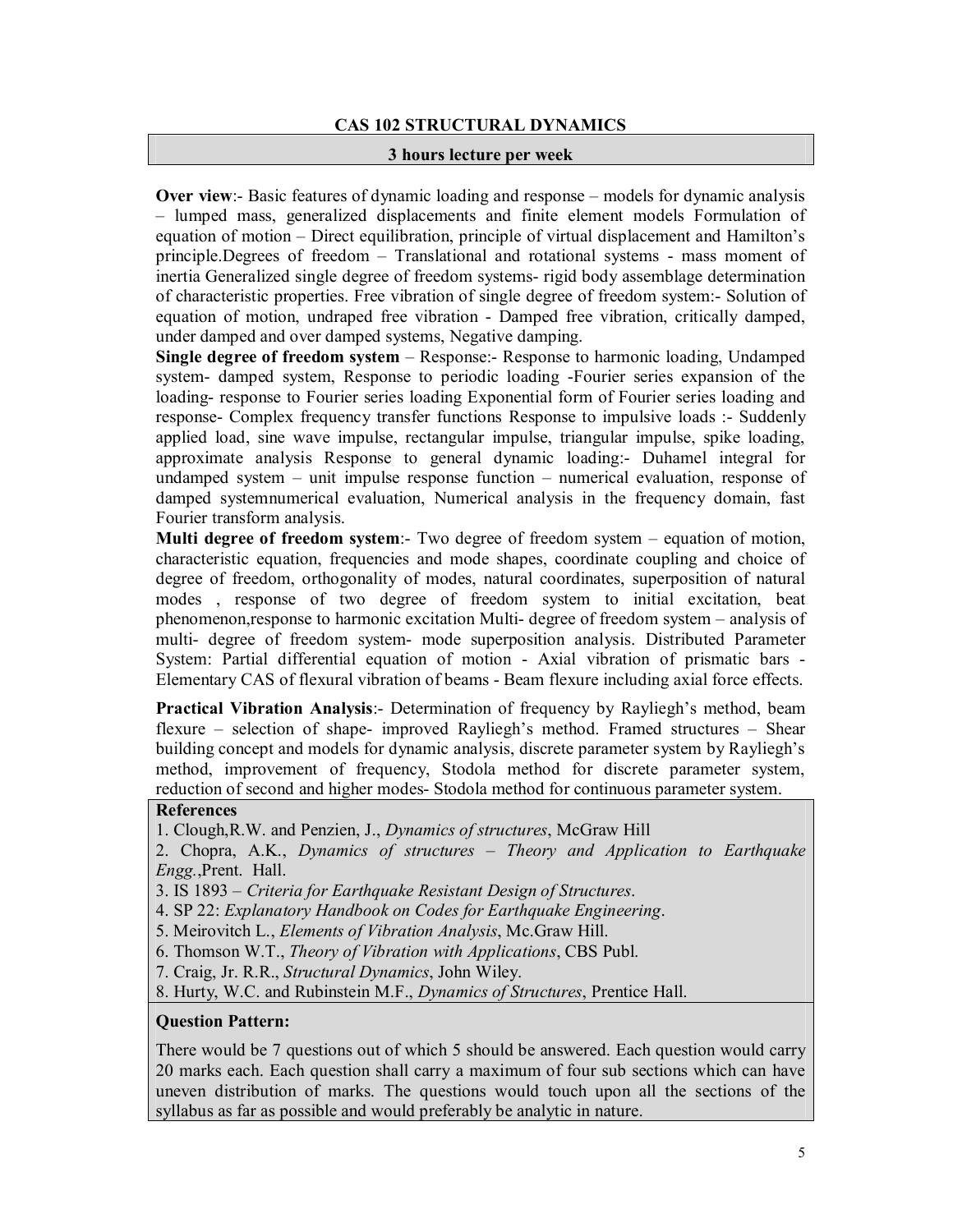# **CAS 103 ADVANCED THEORY AND DESIGN OF CONCRETE STRUCTURES**

#### **3 hours lecture per week**

Stress-strain characteristics of concrete under multi- axial stresses- confined concrete-Effect of cyclic loading on concrete and reinforcing steel. Ultimate Deformation and ductility of members with flexure- strength and deformation of members with tension -Control of deflections- immediate and long term deflections- Control of cracking – classical theory of cracking- International codal procedures on crack-width computation.

Strut and Tie Models- Development- Design methodology- selecting dimensions for struts-ACI Provisions- Applications- RCC beam – column joints- classification – shear strengthdesign of exterior and interior joints- wide beam joints.

Strength and ductility of concrete frames- analysis of shear walls- distribution of lateral loads in uncoupled shear walls- Equivalent stiffness method- Shear wall frameinteractions.

Behaviour and design of special RCC members- Design of concrete corbels- deep beams, ribbed, hollow block or voided slab- RCC walls.

# **References:**

1. Arthur. H. Nilson, David Darwin and Charles W Dolan, *Design of Concrete Structures,*  Tata McGraw Hill, 2004

2. Park,R and Paulay T, *Reinforced Concrete Structures*, John Wiley & Sons, New York

3. Macleod, I.A, *Shear Wall Frame Interaction*. A design aid with commentary Portland Cement Association.

4. Thomas T. C. Hsu, *Unified Theory of Reinforced Concrete*, CRC Press, London,1993.

5. IS 456 –2000, *Indian Standard for Plain and Reinforced Concrete- Code of Practice*, New Delhi

6. ACI – 318: 2002, *Building Code Requirements for Structural Concrete and Commentary*, ACI Michigan.

#### **Question Pattern:**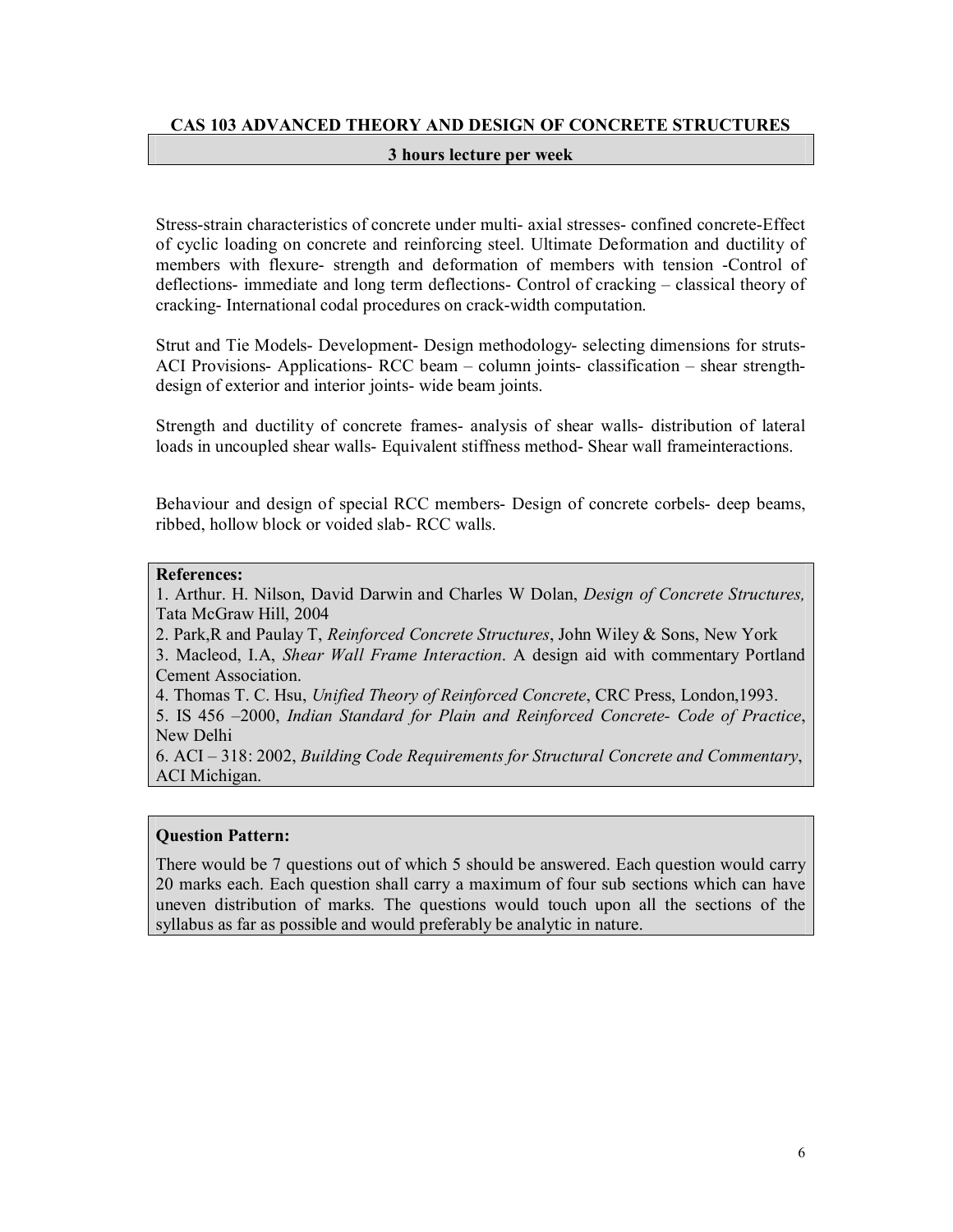# **CAS 104 FINITE ELEMENT METHOD**

#### **3 hours lecture per week**

Boundary Value Problem - Approximate Solution - Variational and Weighted Residual Methods - Ritz and Galerkin Formulations - Concepts of Piecewise Approximation and Finite Elements - Displacement and Shape Functions - Weak Formulation - Minimum Potential Energy - Generation of Stiffness Matrix and Load Vector.

Basic concepts - Different methods in Finite Element Methods - Steps involved in FEM. Interpolation Polynomials - Linear elements Shape function - Element and Global matrices Two dimensional elements, triangular and rectangular elements - Local and Global Coordinate systems.

The Isoparametric Formulation:- Introduction – An isoparametric bar element – Plane bilinear element – Numerical Integration – Quadratic plane elements — Triangular isoparametric elements

Finite element Solution of structural problems - Two dimensional elasticity problems – Plane Stress, Plain Strain and Axisymmetric Problems - Triangular and Quadrilateral Elements

# **Reference:**

1. Cook, R.D., et al, *Concepts and Applications of Finite Element Analysis*, John Wiley.

- 2. Desai, C.S., *Elementary Finite Element Method*, Prentice Hall of India.
- 3. Chandrupatla, T.R., and Belegundu, A.D., *Introduction to Finite Elements in Engineering*, Prentice Hall of India.
- 4. Bathe, K.J., *Finite Element Procedures in Engineering Analysis*, Prentice Hall of India.
- 5. Gallaghar, R.H., *Finite Element Analysis: Fundamentals*, Prentice Hall Inc.
- 6. Rajasekaran, S., *Finite Element Analysis in Engineering Design*, Wheeler Pub.
- 7. Krishnamoorthy, C.S., *Finite Element Analysis – Theory and Programming*, Tata Mc Graw Hill.

8. Zienkiewicz, O.C., and Taylor, R.L., *The Finite Element Method*, Vol. I and II, Mc Graw Hill.

9. Bhatti, Asghar, *Fundamental Finite Element Analysis and Applications: with Mathematica and Matlab Computations*

#### **Question Pattern:**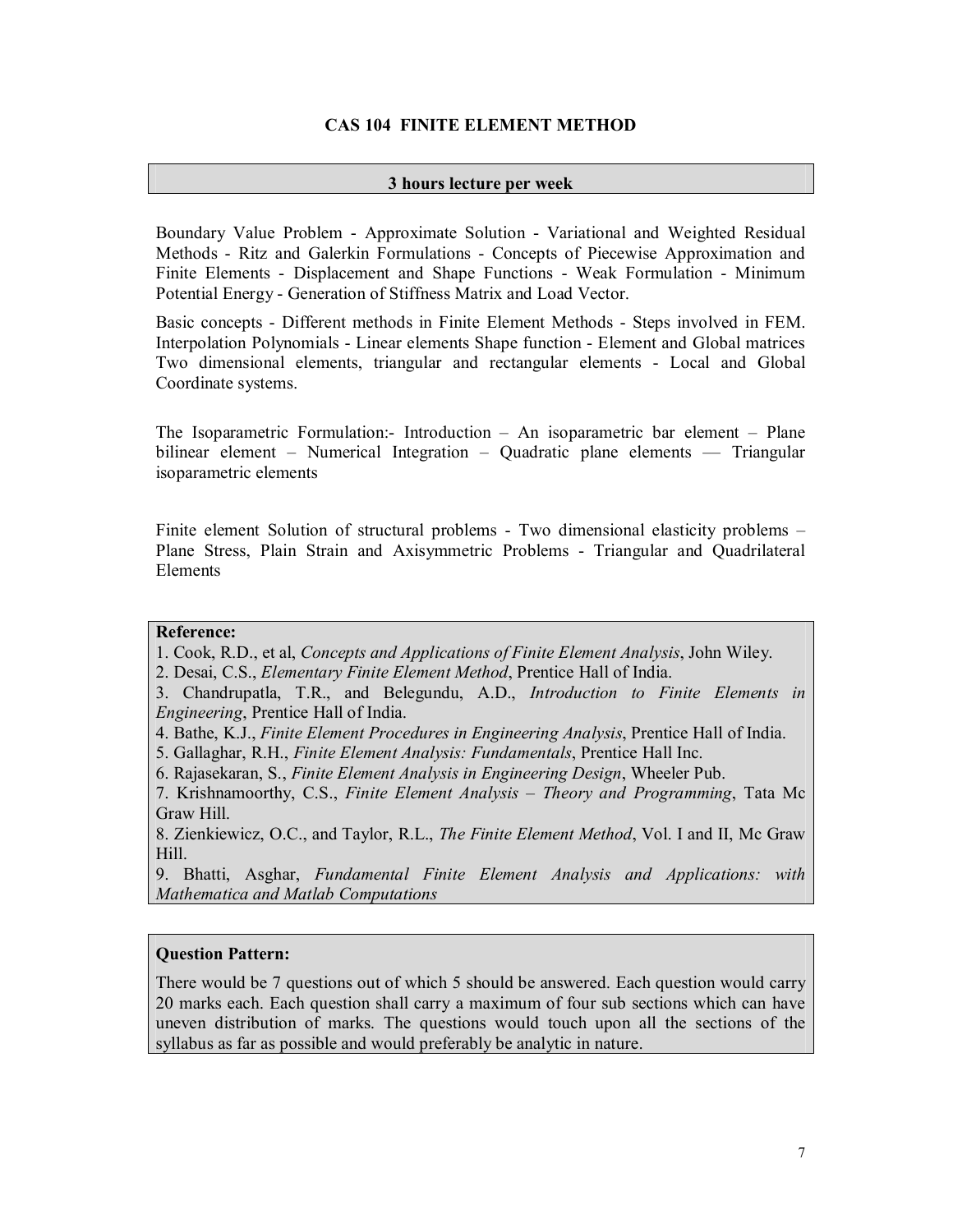# **CAS 105 (A) ADVANCED CONCRETE TECHNOLOGY**

#### **3 hours lecture per week**

Ready Mixed Concrete - manufacture, transporting, placing, precautions, Methods of concreting- Pumping, under water concreting, shotcrete, High volume fly ash concrete concept, properties, typical mix

Self compacting concrete concept, materials, tests, properties, application and Typical mix.

Fibre reinforced concrete - Fibers types and properties, Behavior of FRC in compression, tension including pre-cracking stage and post-cracking stages, behavior in flexure and shear, Ferro cement - materials, techniques of manufacture, properties and application

Light weight concrete-materials properties and types. Typical light weight concrete mix High density concrete and high performance concrete-materials, properties and applications, typical mix.

Test on Hardened concrete-Effect of end condition of specimen, capping, H/D ratio, rate of loading, moisture condition. Compression, tension and flexure tests. Tests on composition of hardened concrete-cement content, original w/c ratio. NDT tests concepts-Rebound hammer, pulse velocity methods.

# **References:**

1. Neville, A.M., "Concrete Technology", Longman Scientific & Technical, 1990. 2. Neville, A.M.., "Properties of Concrete", Longman Scientific & Technical, England, 1981.

- 3. Gambier, "Concrete Technology", Tata McGraw Hill, New Delhi.
- 4. Orchard, D.F., "Concrete Technology", Vols. 1 & 2, 1963.
- 5. Shetty, M.S., "Concrete Technology", S.Chand & Co., New Delhi, 1998.
- 6. Rixon, M.R., "Chemical Admixtures for Concrete", John Wiley & Sons, 1977.
- 7. Krishnaraju, N. "Design of concrete mixes", Sehgal Educational Consultants &
- Publishers Pvt.Ltd., Faridabad, 1988.

8. IS: 10262, "Recommended Guidelines for concrete Mix Design", 1982

# **Question Pattern:**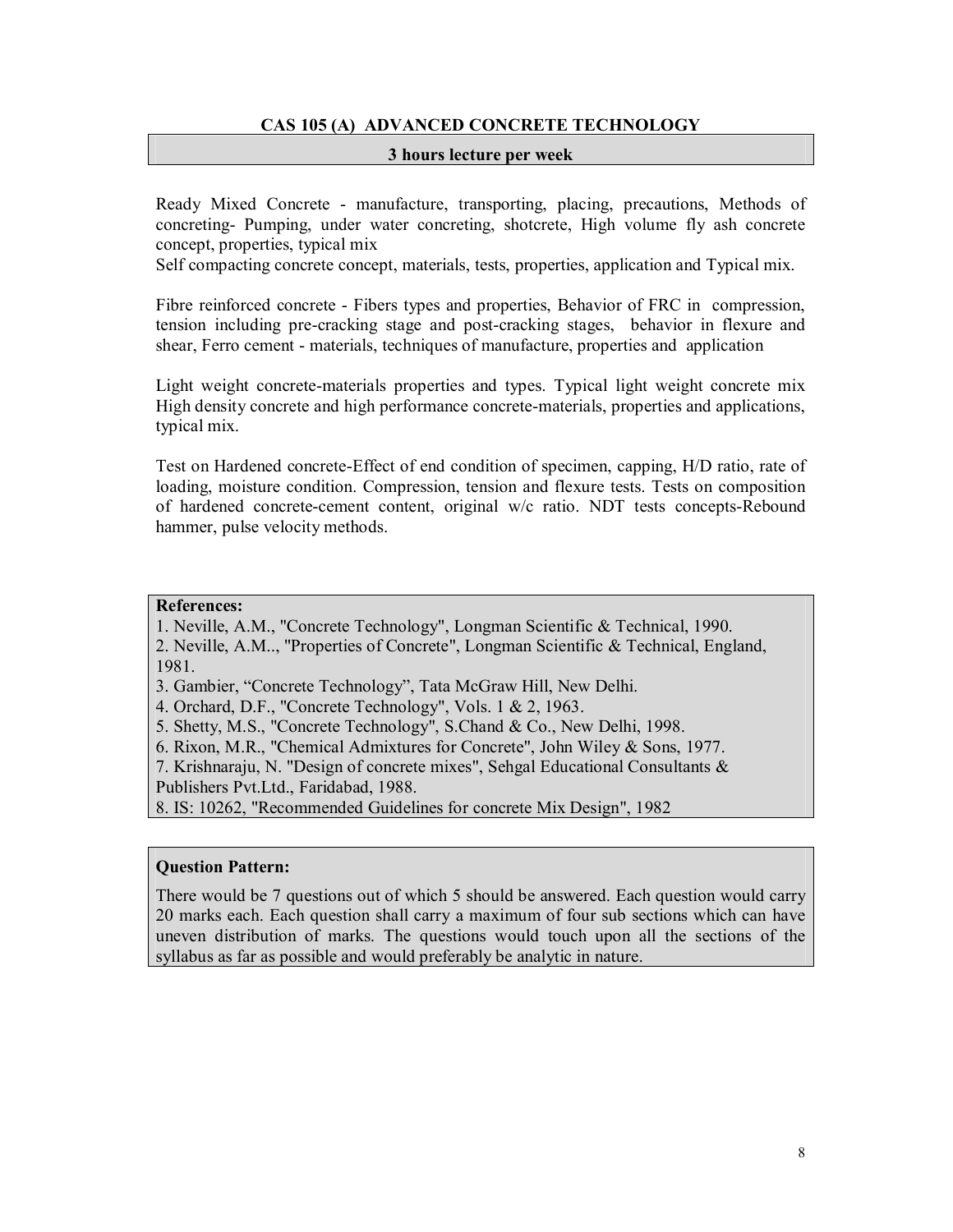# **CAS 105 (B) MODELLING, SIMULATION AND COMPUTER APPLICATION**

#### **3 hours lecture per week**

Numerical Solution of Nonlinear Equations Fixed point iteration – Newton-Raphson method – Broyden's method

Functional Approximations: - Choice of norm and model – linear least squares –nonlinear least squares – discrete Fourier transform – fast Fourier transform – FFT in two or more dimensions – inversion of Laplace transform – Chebyshev approximations.

Finite Difference Method: - Elliptic equations – Laplace equation – solution techniques – boundary conditions – the control volume approach.

Parabolic equations – the heat conduction equation – explicit method – simple implicit method – parabolic equation in two spatial dimensions.

Algebraic Eigenvalue Problem: - Eigenvalue problem for a real symmetric matrix – inverse iteration – QL algorithm for a symmetric tridiagonal matrix – reduction of a general matrix to Hessenberg form – Lanczos method – QR algorithm for a real Hessenberg matrix – errors.

Integral Equations: - Fredholm equations of the second kind – expansion methods – eigenvalue problem – Fredholm equations of the first kind – Volterra equations of the second kind – Volterra equations of the firs kind.

Simulation and Monte Carlo Methods: Random number generation – congruential generators – statistical tests of pseudorandom numbers.

Random variate generation – inverse transform method – composition method – acceptancerejection method.

Simulation of random vectors - inverse transform method – multivariate transform method – multinormal distribution.

Simulation of stochastic fields – one-dimensional and multidimensional fields.

#### **References**

1. Antia, H.M., Numerical Methods for Scientists and Engineers, Tata McGraw Hill. 2. Chapra, S.C., and Canale, R.P., Numerical Methods for Engineers, Tata McGraw Hill.

3. Rubinstein, R.Y., Simulation and the Monte Carlo Method, John Wiley. 4. Press, W.H., et al., Numerical Recipes in C, Cambridge University Press.

# **Question Pattern:**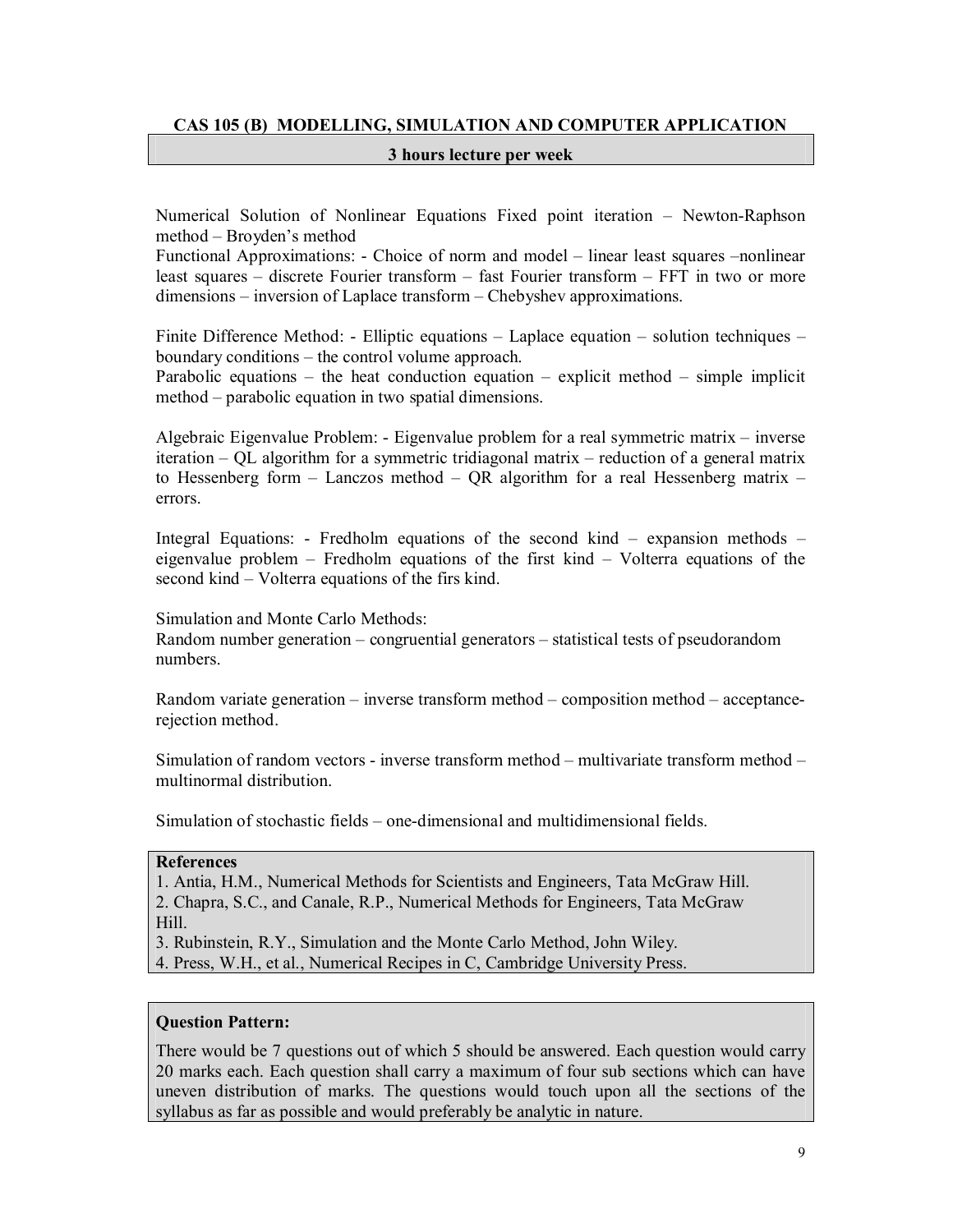# **CAS 105 (C) DESIGN OF STEEL CONCRETE COMPOSITE STRUCTURES**

#### **3 hours lecture per week**

#### **INTRODUCTION**

Introduction to steel - Concrete composite construction - Theory of composite structures - Introduction to steel - Concrete - Steel sandwich construction.

#### **DESIGN OF COMPOSITE MEMBERS**

Behaviour of composite beams - Columns - Design of composite beams - Steel - Concrete composite columns - Design of composite trusses.

# **DESIGN OF CONNECTIONS**

Types of connections - Design of connections in the composite structures - Shear connections - Design of connections in composite trusses.

#### **COMPOSITE BOX GRIDER BRIDGERS**

Introduction - Behaviour of box girder bridges - Design concepts.

# **GENERAL**

Case studies on steel - Concrete composite construction in buildings - Seismic behaviour of composite structures.

#### **References:**

1. Johnson R.P., Composite structures of steel and concrete, Blackwell Scientific Publications (Second Edition), UK, 1994.

2. Owens, G.W. and Knowels.P. Steel Designers manual (Fifth edition), Steel Concrete Institute (UK), Oxford Blackwell Scientific Publications, 1992.

3. Workshop on Steel Concrete Composite Structures, conducted at Anna University, 2000.

# **Question Pattern:**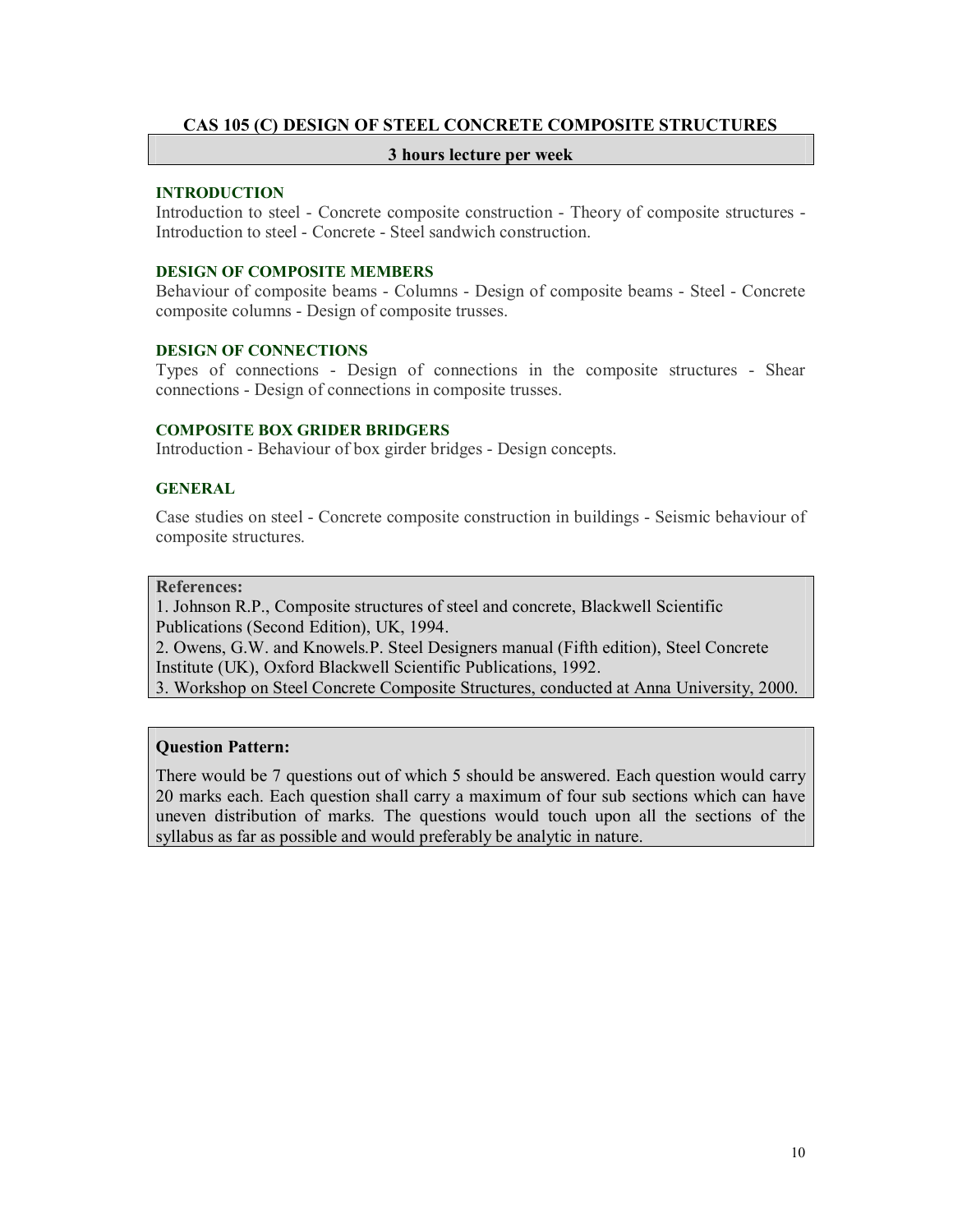# **CAS 105 (D) STRUCTURAL RELIABILITY**

# **3 hours lecture per week**

Concepts of structural safety

Basic Statistics:- Introduction, data reduction

Probability theory: Introduction, random events, random variables, functions of random variables, moments and expectation, common probability distributions.

Resistance distributions and parameters: - Introduction, Statistics of properties of concrete, steel and other building materials, statistics of dimensional variations, characterization of variables, allowable stresses based on specified reliability. Probabilistic analysis of loads: gravity loads, wind loads

Basic structural reliability:- Introduction, computation of structural reliability. Level 2 Reliability methods: Introduction, basic variables and failure surface, first order second moment methods (FOSM)

Reliability based design: Introduction, determination of partial safety factors, development of reliability based design criteria, optimal safety factors

Monte Carlo study of structural safety: -General, Monte Carlo method, applications

Reliability of Structural system: Introduction, system reliability, modelling of structural systems, bounds of system reliability, reliability analysis of frames

#### **References**

1. R. Ranganathan., Reliability Analysis and Design of Structures, Tata McGraw Hill, 1990.

2. Ang, A. H. S & Tang, W. H., Probability Concepts in Engineering Planning and Design, Vol. I Basic Principles, John Wiley & Sons, 1975.

3. Ang, A. H. S & Tang, W. H., Probability Concepts in Engineering Planning and Design, Vol. II Decision, Risks and Reliability, John Wiley & Sons, 1984.

4. Jack R. Benjamin & C. Allin Cornell., Probability, Statistics and Decision for Engineers, McGraw-Hill.

5. H. O. Madsen, S. Krenk & N. C. Lind, Methods of Structural Safety, Prentice-Hall, 1986.

6. R. E. Melchers. Structural Reliability - Analysis and prediction, Ellis Horwood Ltd, 1987.

# **Question Pattern:**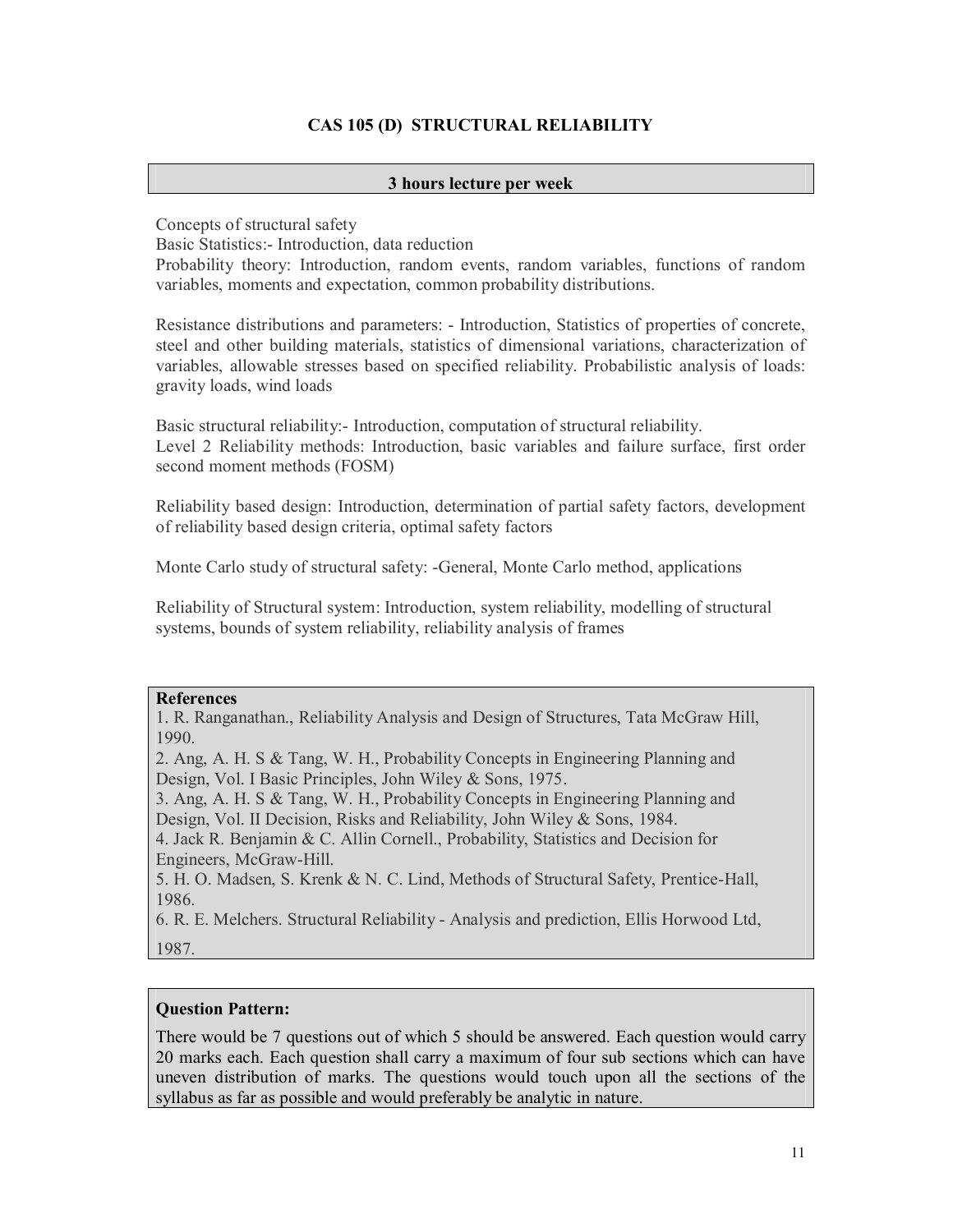# **CAS 106 (A) DESIGN OF BRIDGES**

# **3 hours lecture per week**

Introduction–classification and components of bridges– layout and planning– Structural forms of bridge decks – grillage analysis of slab decks, beam and slab decks, cellular decks.

Standard specifications for bridges – IRC loadings for road bridges – standards for railway bridges – design of RC slab, skew slab and box culverts. Design of T beam bridges – balanced cantilever bridges – rigid frame bridges – Arch bridges – bow string girder bridges.

Design of plate girder bridges – steel trussed bridges – Introduction to long span bridges: cable stayed bridges and suspension bridges –instability.

Forces on piers and abutments – Design of piers and abutments – types of wing walls – types of bearings – design of bearings.

# **Reference:**

1. E.C. Hambly, Bridge deck behaviour, Chapman and Hall, London

2. E.J. O'Brien and D.L. Keogh, Bridge deck analysis, E& FN Spon, New York

3. D.Johnson Victor, Essentials of bridge engineering, Oxford & IBH publishing Co. Ltd., New Delhi.

4. N.Krishna Raju, Design of bridges, Oxford & IBH publishing Co. Ltd., New Delhi.

5. Jaikrishna and O.P Jain, Plain and reinforced concrete-vol.II, Nem Chnand & Bros,Roorkee.

6. IRC: 5 -1970, Standard specifications and code of practice for road bridges, Sections I to V, Indian Roads Congress, New Delhi.

7. Indian railway standard code of practice for the design of steel or wrought iron bridge carrying rail, road or pedestrian traffic, Govt. of India, Ministry of Railways,

1962.

# **Question Pattern:**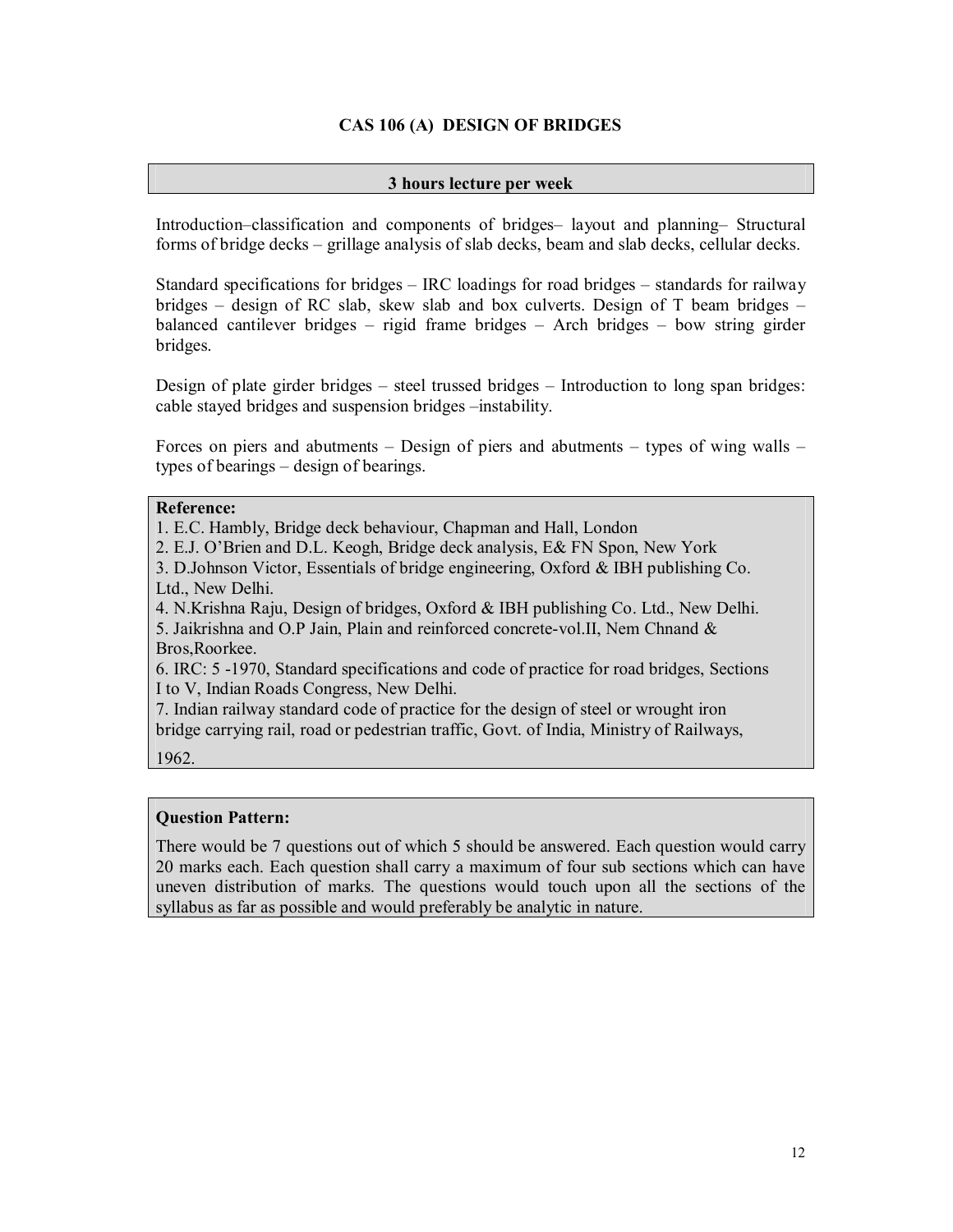# **CAS 106 (B) INDUSTRIAL STRUCTURES**

#### **3 hours lecture per week**

# PLANNING AND FUNCTIONAL REQIREMENTS

Classification of Industries and Industrial structures - planning for Layout Requirements regarding Lighting,Ventilation and Fire Safety - Protection against noise and vibration - Guidelines from Factories Act.

#### INDUSTRIAL BUILDINGS

Roofs for Industrial Buildings - Steel and RC - Folded Plates and Shell Roofs - Gantry Girders - Design of Corbels and Nibs - Machine Foundations.

# POWER PLANT STRUCTURES

Bunkers and Silos - Chimneys and Cooling Towers - High Pressure boilers and piping design – Nuclear containment structures.

#### POWER TRANSMISSION STRUCTURES

Cables - Transmission Line Towers - Substation Structures - Tower Foundations - Testing Towers.

# **References:**

1. Procs. Of Advanced course on Industrial Structures, Structural Engineering Research Centre, 1982.

2. P.Srinivasulu and C.V.Vaidyanathan, Handbook of Machine Foundations, Tata McGraw Hill 1976.

3. S.N.Manohar, Tall Chimneys - Design and Construction, Tata McGraw Hill, 1985.

4. A.R.Santhakumar and S.S.Murthy, Transmission Line Structures, Tata McGraw Hill, 1992.

# **Question Pattern:**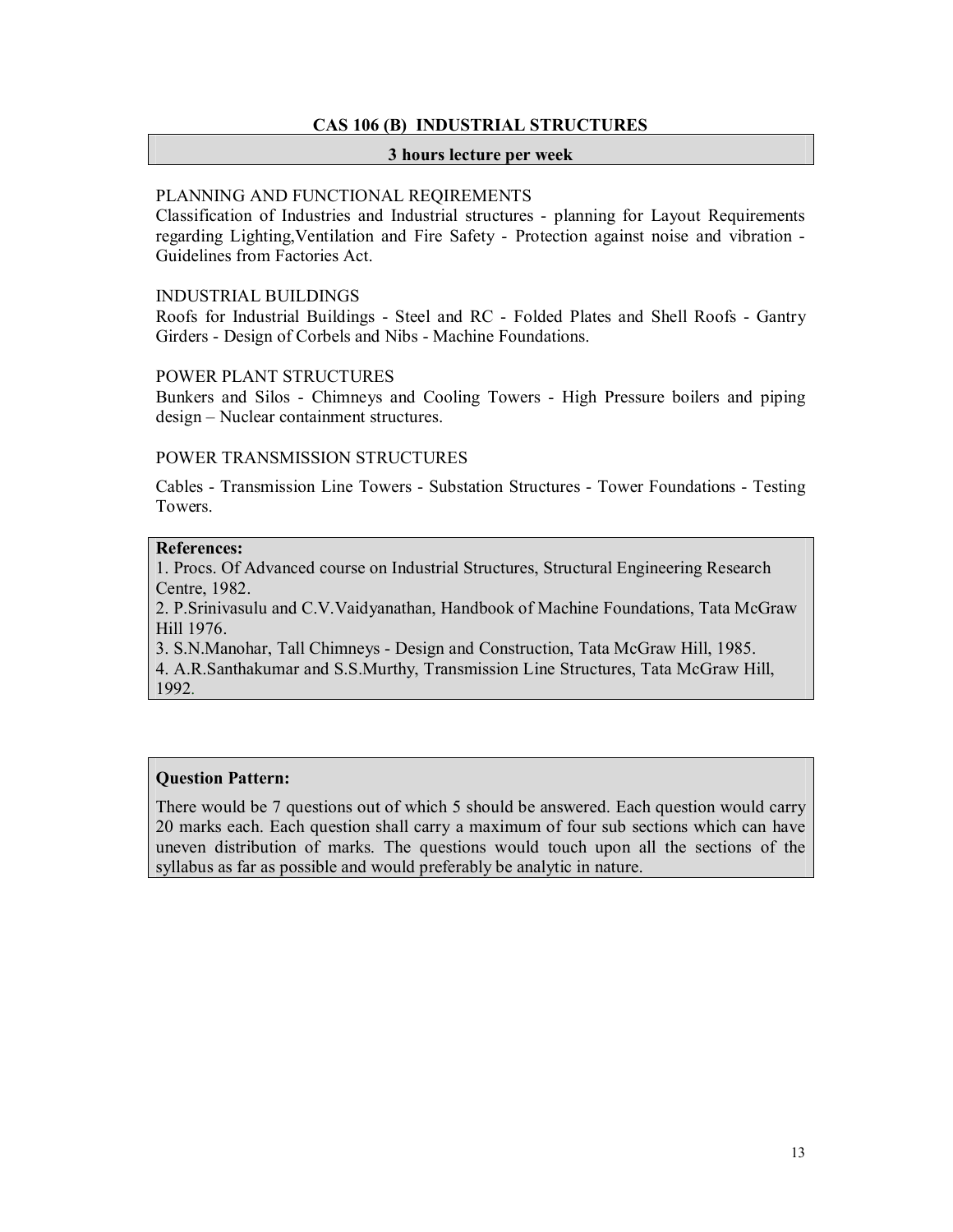# **CAS 106 (C) FORENSIC ENGINEERING AND REHABILITATION OF STRUCTURES**

# **3 hours lecture per week**

Failure of Structures: Review of the construction theory – performance problems – responsibility and accountability – case studies – learning from failures – causes of distress in structural members – design and material deficiencies – over loading

Diagnosis and Assessment of Distress: Visual inspection – non destructive tests – ultrasonic pulse velocity method – rebound hammer technique – ASTM classifications – pullout tests – Bremor test – Windsor probe test – crack detection techniques – case studies – single and multistorey buildings – Fibreoptic method for prediction of structural weakness

Environmental Problems and Natural Hazards: Effect of corrosive, chemical and marine environment – pollution and carbonation problems – durability of RCC structures – damage due to earthquakes and strengthening of buildings – provisions of BIS 1893 and 4326

Modern Techniques of Retrofitting: Structural first aid after a disaster – guniting, jacketing – use of chemicals in repair – application of polymers – ferrocement and fiber concretes as rehabilitation materials – strengthening by pre-stressing – case studies – bridges – water tanks – cooling towers – heritage buildings – high rise buildings.

#### **References**

1. Dovkaminetzky, Design and Construction Failures, Galgotia Publication, New Delhi,2001

2. Jacob Feld and Kenneth L Carper, Structural Failures, Wiley Europe.

# **Question Pattern:**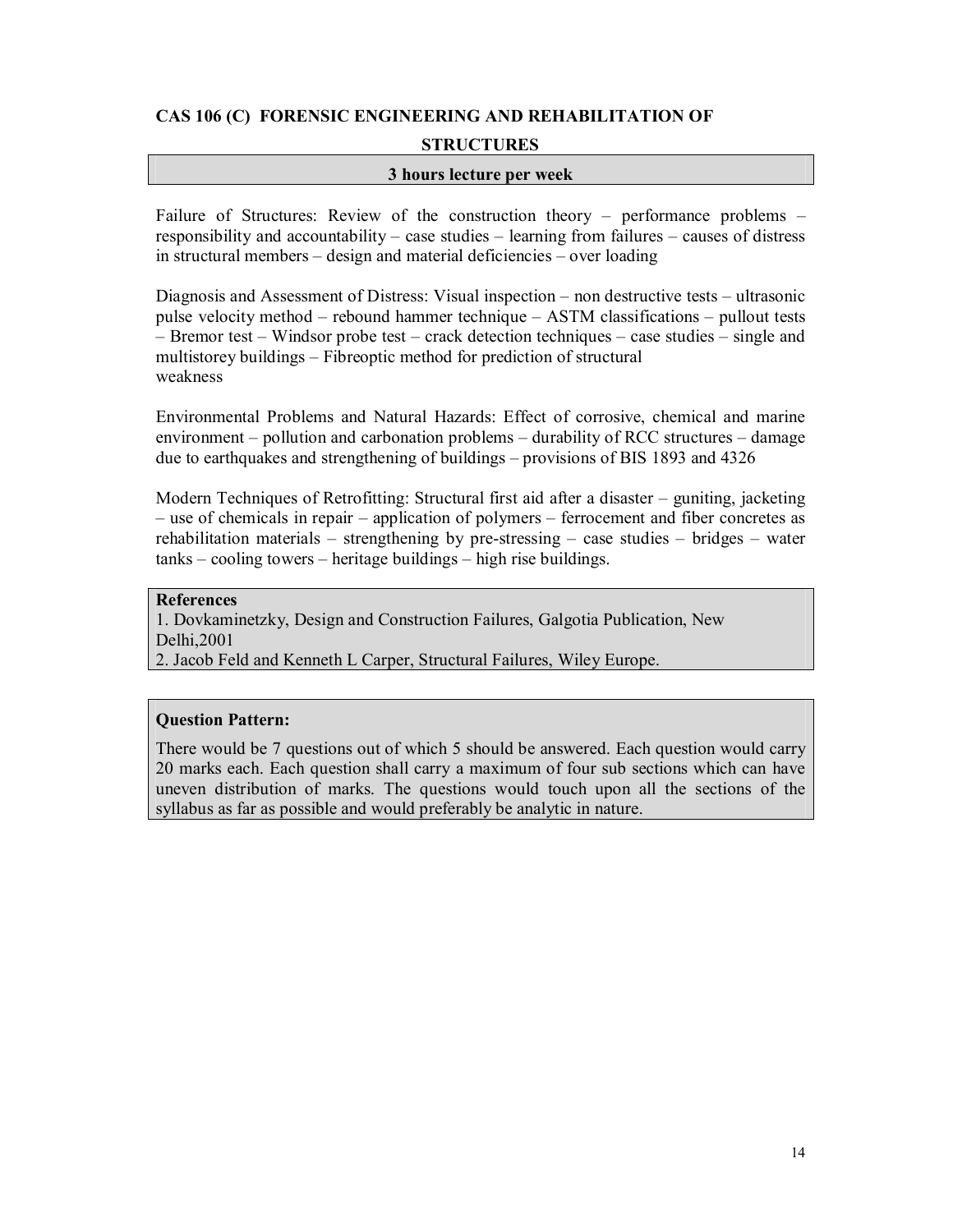# **CAS 106 (D) MECHANICS OF COMPOSITE STRUCTURES**

# **3 hours lecture per week**

Introduction: - Composite beams- Elastic behaviour of composite beams- No interaction case- Full interaction case-Shear connectors-Characteristics of shear connectors-Ultimate load behaviour-Serviceability limits-Basic design considerations-Design of composite beams.

Composite floors: - Structural elements-Profiled sheet decking-Bending resistance-Serviceability criteria-Analysis for internal forces and moments.

Composite columns: - Materials-Structural steel-Concrete-Reinforced steel-Composite column design-Fire resistance-Combined compression and uniaxial bending

Continuous beams and slab Hogging moment regions of composite beams-Vertical shear and moment-Shear interaction-Global analysis of continuous beams-Design strategies

#### **References**

1 Johnson,R.P, Composite Structures of Steel and Concrete,Vol.1Beams,Slabs,Columns and Frames in Buildings, Oxford Blackwell Scientific Publications, London.

2 INSDAG teaching resource for structural steel design, Vol 2, INSDAG, Ispat Niketan, Calcutta.

# **Question Pattern:**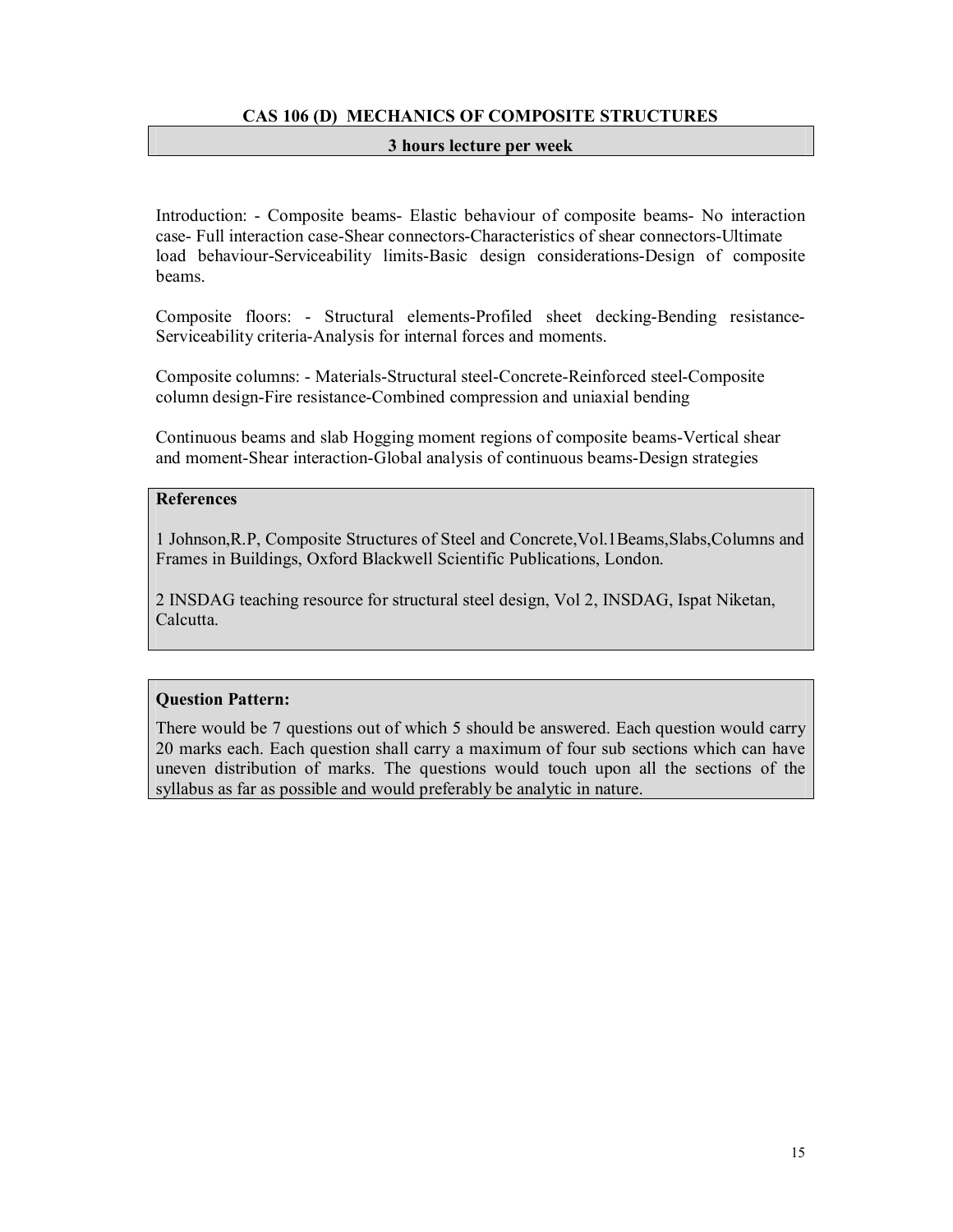#### **CAS 107(P) COMPUTATIONAL AND STRESS ANALYSIS LAB**

#### **2 hours Practical per week**

At least 12 experiments should be conducted in the lab

#### **A. COMPUTATIONAL LABORATORY**

Introduction to Engineering Softwares - Introduction to O/S–storage and time optimisation - General purpose packages in Civil Engineering – Program Implementation-

#### **Course Requirement**

Students are expected to know at least one high-level language. They will be imparted instructions for using available computer systems – Each student will be assigned a term project in his area of interest and shall develop an application program.

#### **B. STRESS ANALYSIS LABORATORY**

Measurement of Strain: - Mechanical Strain Gauges- Electrical Strain gauges-Extensometers and Compressometers Measurement of Deflection:- Dial gauges - Linear Variable Differential Transducers Principles of operations of UTM, hydraulic loading systems, force measuring devices etc. Study of the behaviour of structural materials and structural members- Casting and testing of simple compression, tension and flexural members. Introduction to Non Destructive Testing of RCC members. New Reinforced Cement Composites:- Introduction to Steel fiber reinforced concrete – Ferrocement – Polymer concrete - Self Compacting Concrete – High Performance Concrete.

#### **Course Requirement**

Number of suitable experiments will be designed involving the use of above instruments, so that a student on successful completion of the course shall be in a position to use any of these instruments for experiments and testing work. A student will be required to conduct specified number of experiments and submit a report/record of such work. The grades will be awarded based on the performance in the laboratory work, report/record of experiments and a viva-voce examination conducted at the end of the course.

#### **Sessional work assessment**

Regularity – 5 marks Class work, Lab Record, Mini Project Report (if any), viva – 30 marks Test– 15 marks Total: Internal continuous assessment: 50 marks

#### **University evaluation**

Examination will be for 100 marks of which 70 marks are allotted for writing the procedure/formulae/sample calculation details, preparation and conduct of experiment, tabulation, plotting of required graphs, results, inference etc., as per the requirement of the lab experiments, 20 marks for the viva-voce and 10 marks for the lab record.

Note: Duly certified lab record must be submitted at the time of examination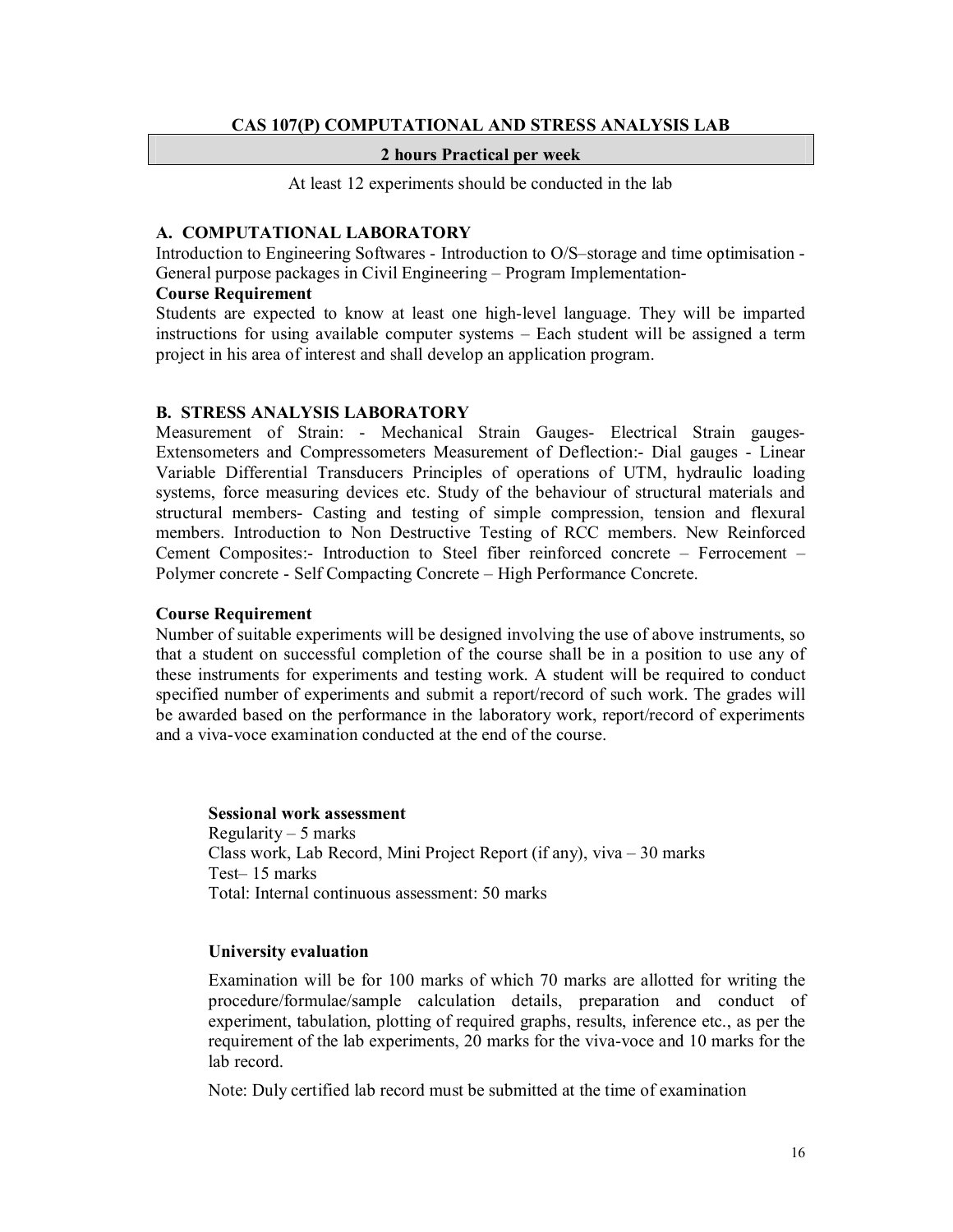#### **CAS 108 (P) SEMINAR**

#### **2 hours per week**

The student is expected to present a seminar in one of the current topics in the field of specialization and related areas. The student shall prepare a Paper and present a Seminar on any current topic related to the branch of specialization under the guidance of a staff member. The student will undertake a detailed study based on current published papers, journals, books on the chosen subject and submit seminar report at the end of the semester. The student shall submit typed copy of the paper to the Department. Grades will be awarded on the basis of contents of the paper and the presentation. A common format in (.pdf format) shall be given for reports of Seminar and Project. All reports of Seminar and Project submitted by students shall be in this given format.

**Sessional work assessment** Presentation: 25

Report: 25 Total marks: 50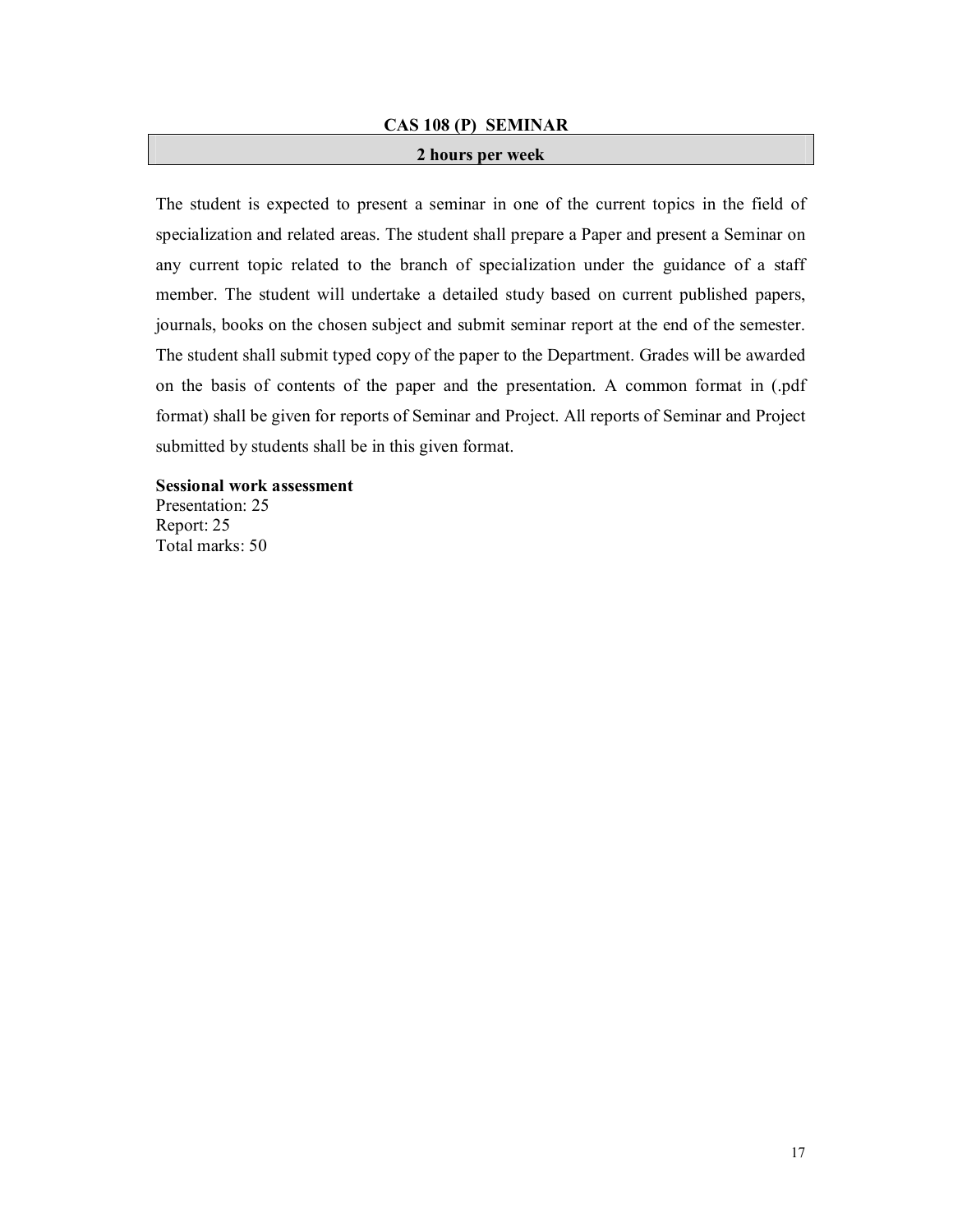# **CAS 201 – ADVANCED PRESTRESSED CONCRETE DESIGN**

#### **3 hours lecture per week**

Review on basic concept and principles of pre-stressed concrete systems, losses in prestress, Design and analysis of post and pre-tensioned members for flexure and shear;

Limit state design of statically determinate prestressed beams, limit state of collapse against flexure, shear, torsion. Limit state of serviceability – deflection and cracking, Anchorage zone stresses for post-tensioned members, Design of end block.

Statically indeterminate structures- Analysis and design-continuous beams and frames, choice of cable profile,- linear transformation and concordancy.

Composite construction with preast prestressed concrete beams and cast in site RC slabanalysis and design of composite section,-effect of creep and differential shrinkage, flexural and shear strength of composite sections. Partial prestressnig – limit state design of partially pre-stressed concrete beams, crack and crack-width computations. Analysis and design of pre-stressed concrete pipes, tanks and railway sleepers. Analysis of pre-stressed concrete spatial structures.

#### **References**

- 1. Lin.T.Y., *Design of Pre-stressed concrete structures*, Asia Publishing House
- 2. Sinha*., Prestressed Concrete*, Tata McGraw Hill Co.
- 3. Mallick and Rangaswamy, *Mechanics of Prestressed Cocrete Design,* Khanna Publishers.
- 4. Guyon Y.,*Introduction to prestressed concrete Vol I & II,* Asia Publishing House
- 5. Krishna Raju. ,*Prestressed Concrete*, Tata Mcgraw Hill Co.
- 6. Pandi & Gupta, *Prestressed Concrete*, CBS
- 7. F.K.Hong & R.H.Evans., *Reinforced and Prestressed Concrete*, Tata Mcgraw Hill Co.

#### **Question Pattern:**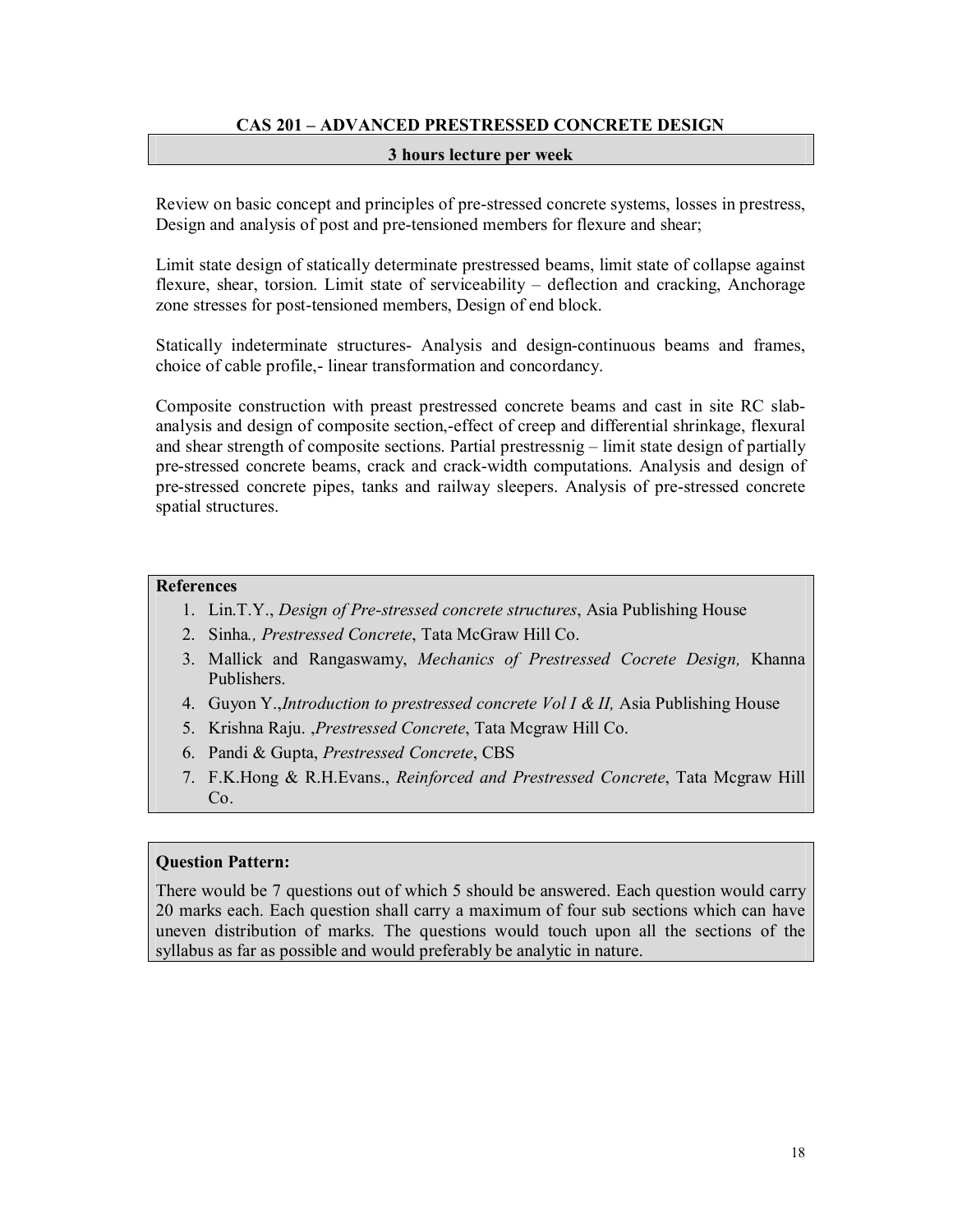# **CAS 202 – THEORY OF PLATES AND SHELLS**

# **3 hours lecture per week**

Introduction:- Assumptions in the theory of thin plates – Pure bending of Plates –Relations between bending moments and curvature - Particular cases of pure bending of rectangular plates, Cylindrical bending - immovable simply supported edges – Synclastic bending and Anticlastic bending – Strain energy in pure bending of plates in Cartesian and polar coordinates – Limitations.

Laterally Loaded Circular Plates:- Differential equation of equilibrium – Uniformly loaded circular plates with simply supported and fixed boundary conditions – Annular plate with uniform moment and shear force along the boundaries.

Laterally Loaded Rectangular Plates: - Differential equation of plates – Boundary conditions – Navier solution for simply supported plates subjected to uniformly distributed load and point load – Levy's method of solution for plates having two opposite edges simply supported with various symmetrical boundary conditions along the other two edges loaded with u. d. l. – Simply supported plates with moments distributed along the edges - Approximate Methods.

Effect of transverse shear deformation - plates of variable thickness – Anisotropic plates thickplates- orthotropic plates and grids - Large Deflection theory .

Deformation of Shells without Bending:- Definitions and notation, shells in the form of a surface of revolution, displacements, unsymmetrical loading, spherical shell supported at isolated points, membrane theory of cylindrical shells, the use of stress function in calculating membrane forces of shells. General Theory of Cylindrical Shells:- A circular cylindrical shell loaded symmetrically with respect to its axis, symmetrical deformation, pressure vessels, cylindrical tanks, thermal stresses, inextensional deformation, general case of deformation, cylindrical shells with supported edges, approximate investigation of the bending of cylindrical shells, the use of a strain and stress function, stress analysis of cylindrical roof shells.

# **References**

- 1. S.P Timoshenko and S.W Krieger, *Theory of Plates and Shells*, McGraw Hill
- 2. R. Szilard, *Theory and Analysis of Plates*  Classical Numerical Methods', Prentice Hall
- 3. N.K Bairagi, *Plate Analysis*, Khanna Publishers, New Delhi.
- 4. P.L Gould, *Analysis of Shells and Plates*, Springer-Verlag, New York, 1988.

# **Question Pattern:**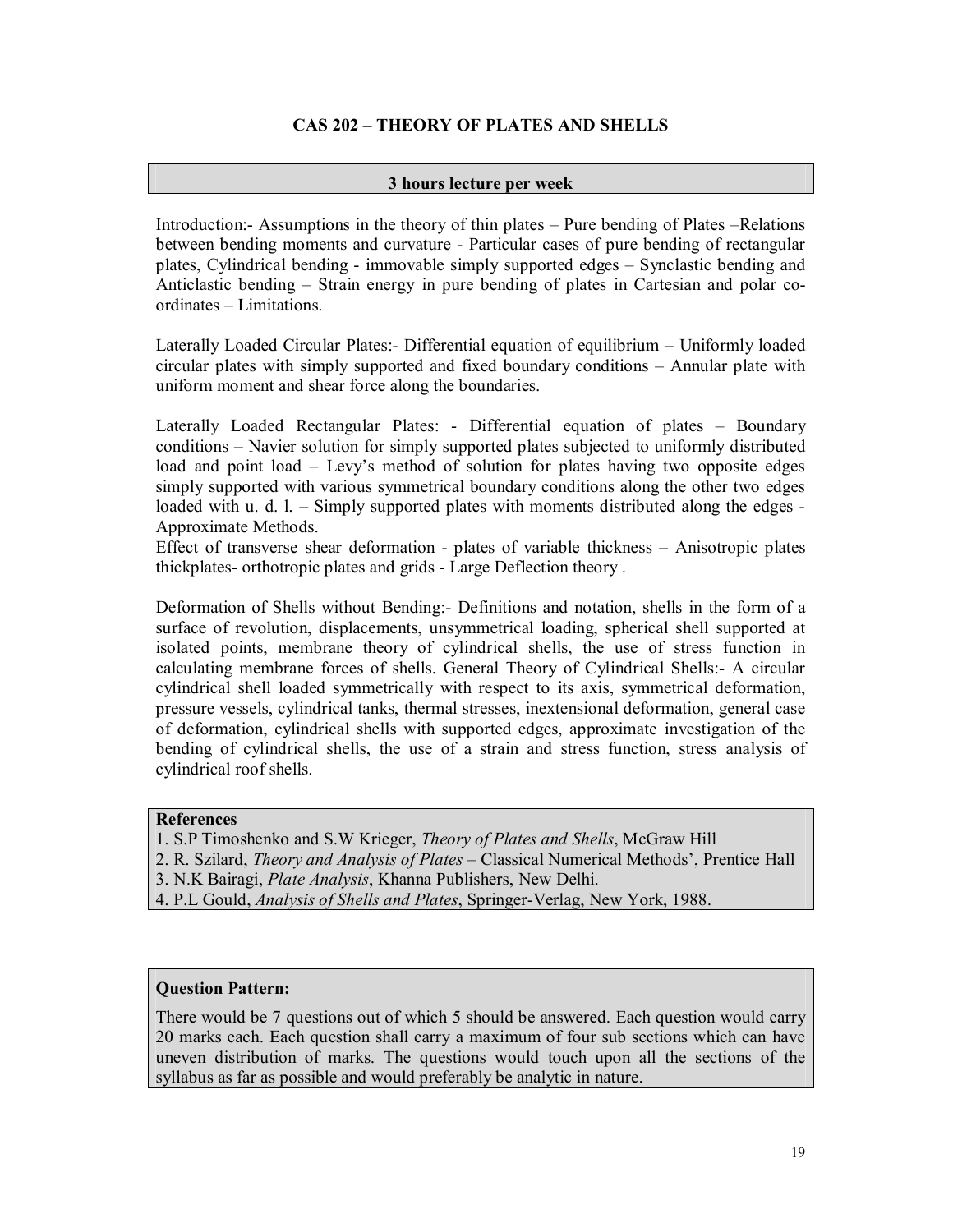# **CAS 203 ADVANCED METAL STRUCTURES**

#### **3 hours lecture per week**

Introduction - Plastic methods of analysis and design - plastic behavior under static and cyclic loading - static, kinematic and uniqueness theorems - shape factors – moment redistribution - Analysis of single and two bay portal frames - Plastic design with LRFD concepts - LRFD with elastic analysis - Current and future design philosophies.

Design of connections: Bolted connections - Failure modes of a joint - High strength bolts - HSFG bolts - Seat angle and web angle connections - moment resistant connections - semi rigid connections - Design of framed beam connection – continuous beam to beam connection.

Welded connections - Stiffened beam seat connection - Moment resistant joint – Tubular connections - Parameters of an in plane joint - Hotspots - Welds in tubular joints – Curved weld length at intersection of tubes - SHS and RHS tubes - design parameters – Advance types of welded connections.

Design of light gauge steel structures: Introduction – Types of cross sections – Materials– Local and post buckling of thin elements – Stiffened and multiple stiffened compression elements – Tension members – Beams and deflection of beams – Combined stresses and connections.

Design of industrial buildings: Design of members subjected to lateral loads and axial loads - Sway and non-sway frames, bracings and bents - Rigid frame joints - Knees for rectangular frames and pitched roofs - Knees with curved flanges - Valley joints – Rigid joints in multistorey buildings - Vierendeel girders. Design of Aluminum Structures: Introduction – Stress-strain relationship – Permissible stresses – Tension members – Compression members – Laced and battened columns – Beams – Local buckling of elements of compression – Riveted and bolted connections.

# **References**

- 1. Gaylord ., *Design of steel structures*, McGraw Hill, New York.
- 2. Dayaratnam, P*., Design of steel structures*, Wheeler Pub.
- 3. Wie-Wen Yu.,*Cold-Formed Steel Structures*, McGraw Hill Book Company.

*4.* SP : 6(5) : *ISI Handbook for Structural Engineers - Cold Formed light gauge steel structures.*

5. SP : 6(6) : *Application of plastic theory in design of steel structures*.

6. IS : 801 : *Code of Practice for use of Cold-Formed light gauge steel structural members in general building construction*.

7. Lothers, *Advanced design in steel*, Prentice Hall, USA.

8. Chen, W.F., and Toma,., Advanced Analysis of Steel Frames.

# **Question Pattern:**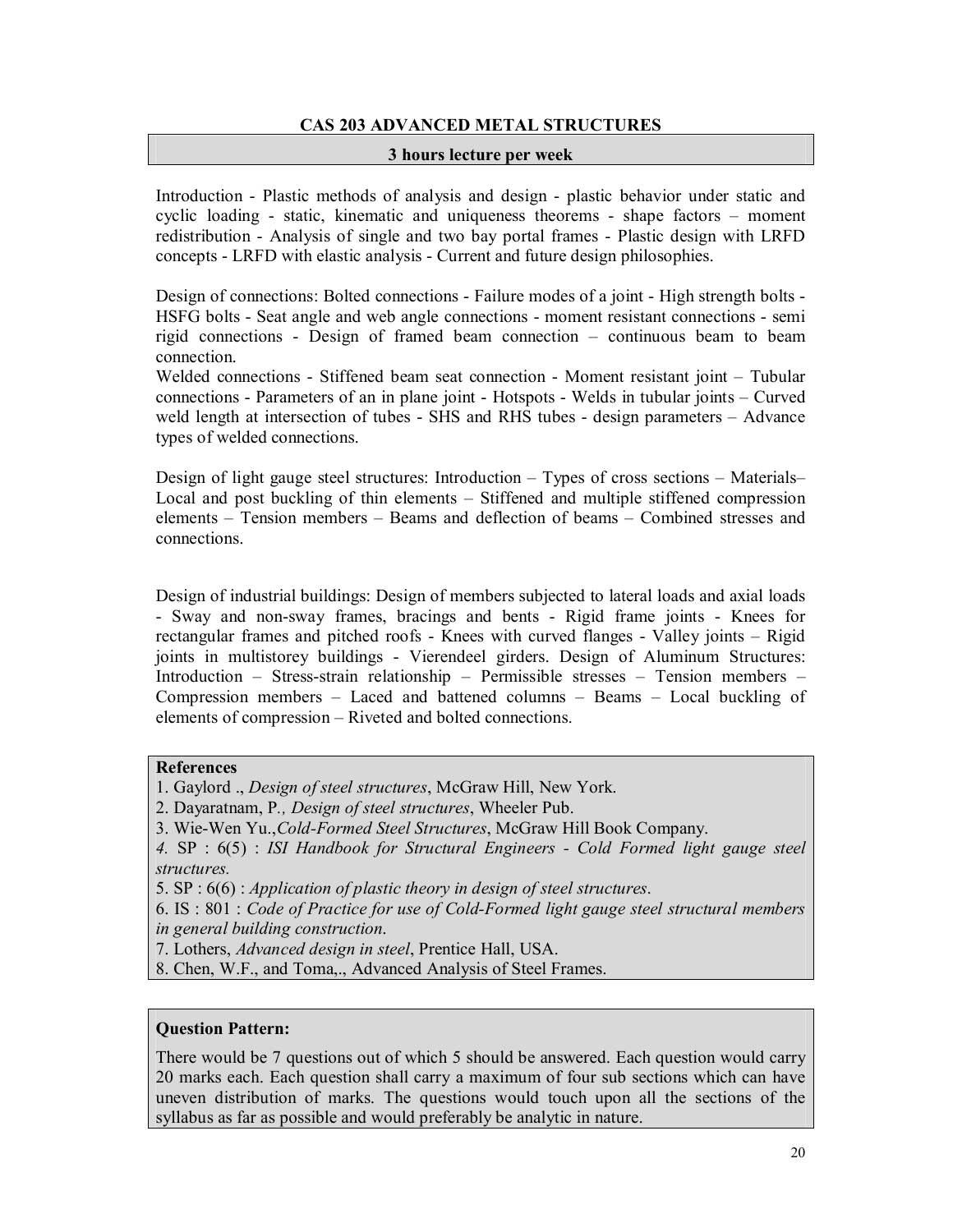# **CAS 204 (A) – OFFSHORE STRUCTURES**

#### **3 hours lecture per week**

#### WAVE THEORIES

Wave generation process, small and finite amplitude wave theories.

#### FORCES OF OFFSHORE STRUCTURES

Wind forces, wave forces on vertical, inclined cylinders, structures - current forces and use of Morison equation.

# OFFSHORE SOIL AND STRUCTURE MODELING

Different types of offshore structures, foundation modeling, structural modeling.

### ANALYSIS OF OFFSHORE STRUCTURES

Static method of analysis, foundation analysis and dynamics of offshore structures.

# DESIGN OF OFFSHORE STRUCTURES

Design of platforms, helipads, Jacket tower and mooring cables and pipe lines.

# **References:**

1. Chakrabarti, S.K. Hydrodynamics of Offshore Structures, Computational Mechanics Publications, 1987.

2. Thomas H. Dawson, Offshore Structural Engineering, Prentice Hall Inc Englewood Cliffs, N.J. 1983

3. API, Recommended Practice for Planning, Designing and Constructing Fixed Offshore Platforms,

American Petroleum Institute Publication, RP2A, Dalls, Tex.

4. Wiegel, R.L., Oceanographical Engineering, Prentice Hall Inc, Englewood Cliffs, N.J. 1964.

5. Brebia, C.A.Walker, S., Dynamic Analysis of Offshore Structures, New-nes Butterworths, U.K. 1979.

6. Reddy, D.V. and Arockiasamy, M., Offshore Structures, Vol.1, Krieger Publishing Company, Malabar,

Florida, 1991.

#### **Question Pattern:**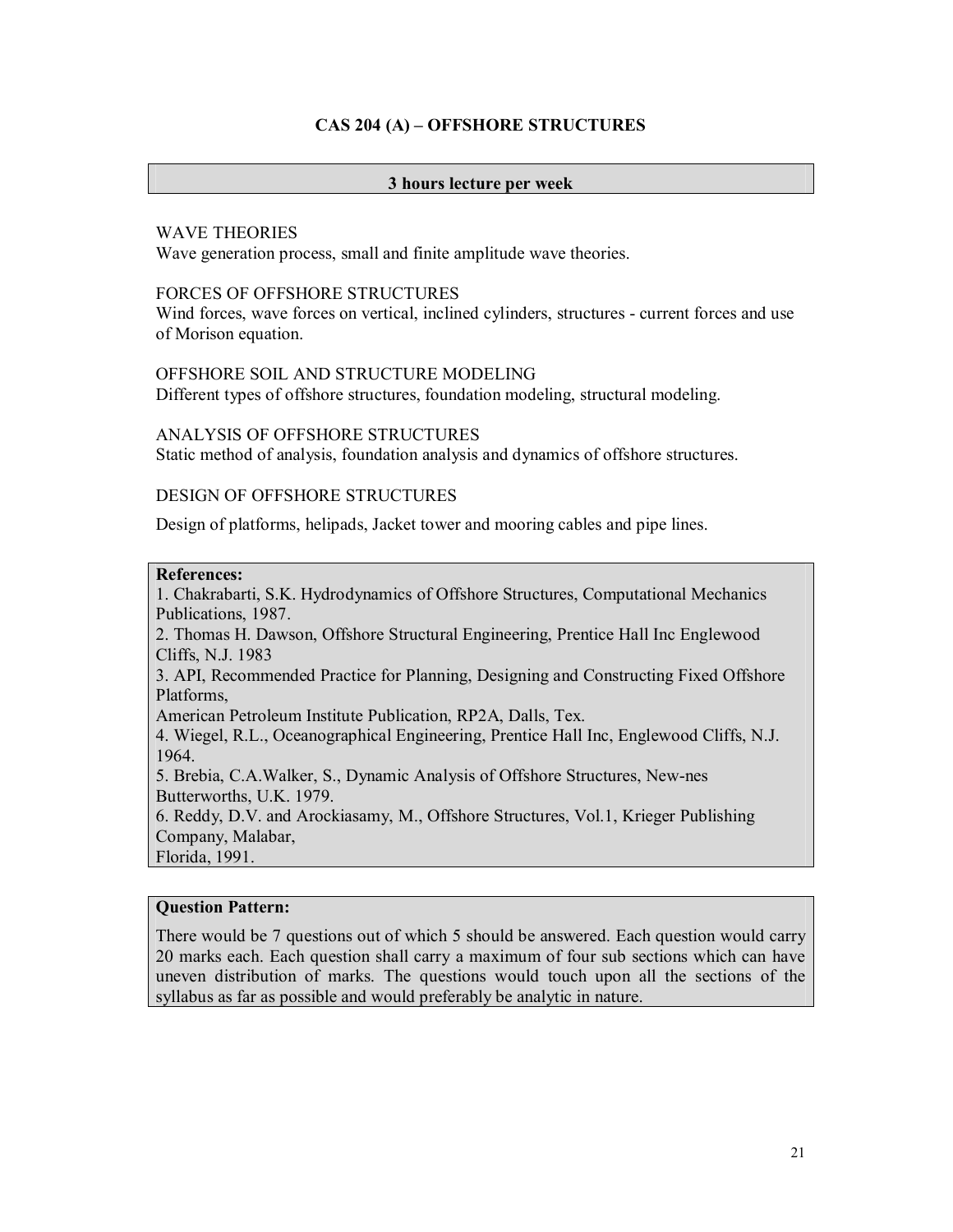# **CAS 204 (B) OPTIMISATION OF STRUCTURES**

#### **3 hours lecture per week**

Problem formulation with examples. Single Variable Unconstrained Optimisation Techniques ¾ Optimality Criteria.

Bracketing methods: Unrestricted search, Exhaustive search.

Region Elimination methods: Interval Halving methods, Dichotomous search, Fibonacci method, Golden section method.

Interpolation methods: Quadratic Interpolation method, Cubic Interpolation method.

Gradient Based methods: Newton-Raphson method, Secant method, Bisection method.

Multi Variable Unconstrained Optimisation Techniques ¾ Optimality Criteria. Unidirectional Search.

Direct Search methods: Random search, Grid search, Univariate method, Hooke's and Jeeves' pattern search method, Powell's conjugate direction method, Simplex method. Gradient based methods: Cauchy's (Steepest descent) method, Conjugate gradient (Fletcher-Reeves) method, Newton's method, Variable metric (DFP)method, BFGS method.

Constrained Optimisation Techniques

Classical methods: Direct substitution method, Constrained variation method, method of Lagrange multipliers, Kuhn-Tucker conditions.

Linear programming problem: Standard form, Simplex method.

Indirect methods: Elimination of constraints, Transformation techniques, and Penalty function method.

Direct methods: Zoutendijk's method of feasible direction, Rosen's gradient Projection method.

Specialized Optimisation techniques ¾ Dynamic programming, Geometric programming, Genetic Algorithms.

### **References:**

1. Rao S. S., Engineering Optimisation – Theory and Practice, New Age International. 2. Deb, K., Optimisation for Engineering Design – Algorithms and examples, Prentice Hall.

3. Kirsch U., Optimum Structural Design, McGraw Hill.

4. Arora J S. Introduction to Optimum Design, McGraw Hill

5. Rajeev S and Krishnamoorthy C. S., Discrete Optimisation of Structures using

Genetic Algorithms, Journal of Structural Engineering, Vol. 118, No. 5, 1992, 1223- 1250.

# **Question Pattern:**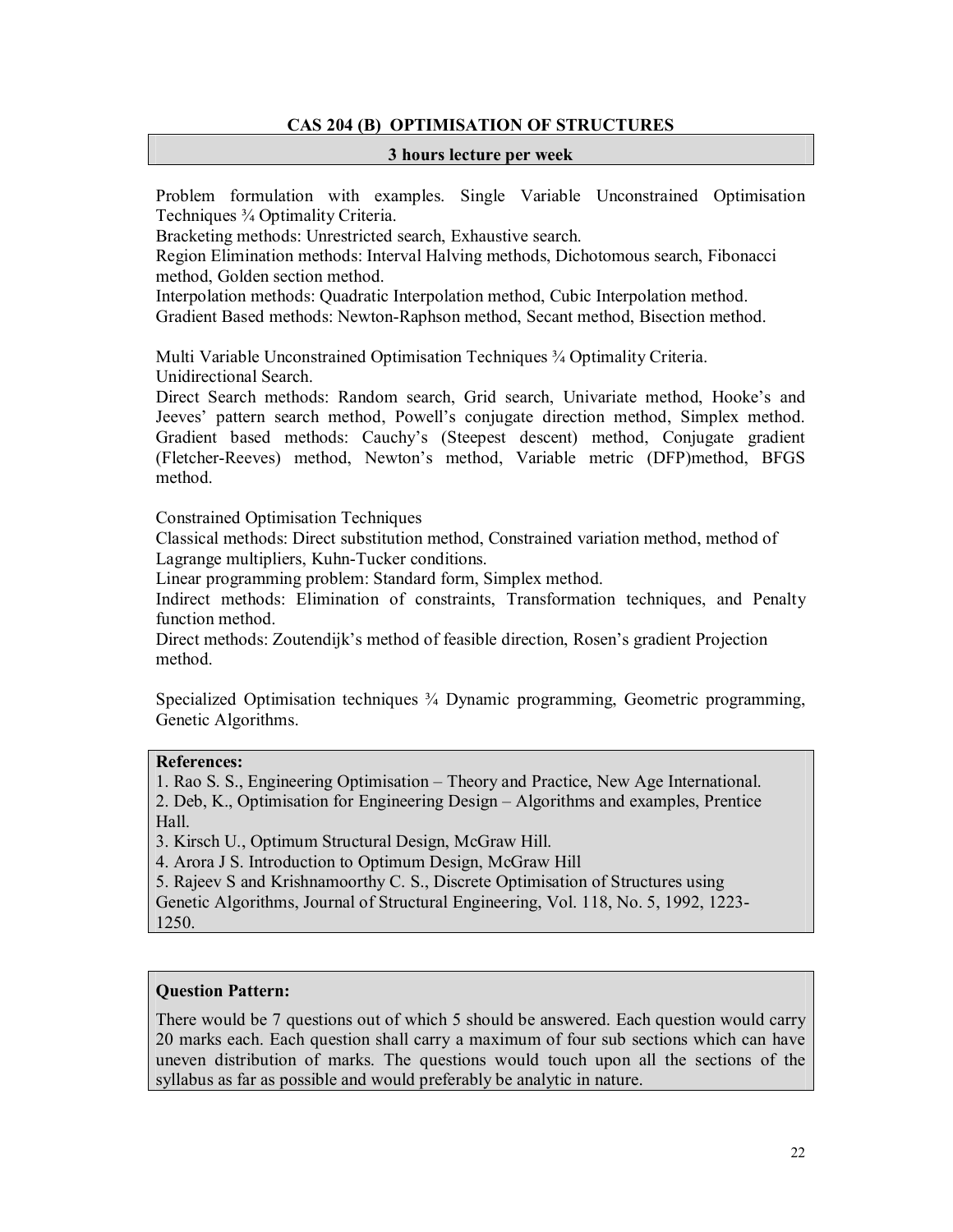#### **3 hours lecture per week**

# **INTRODUCTION**

General Civil Engineering requirements, specific requirements for planning and I layout of prefabricates plant. IS Code specifications.

# **DESIGN PRINCIPLES**

Modular co-ordination, standardization, Disuniting, of Prefabricates, production, transportation, erection, stages of loading and codal provisions, safety factors, material properties, Deflection control, Lateral load resistance, Location and types of shear walls.

# **REINFORCED CONCRETE**

Prefabricated structures - Long wall and cross-wall large panel buildings, one way and two way prefabricated slabs, Framed buildings with partial and curtain walls, single storey industrial buildings with trusses and shells, Crane-gantry systems.

#### **FLOORS, STAIRS AND ROOFS**

Types of floor slabs, analysis and design example of cored and panel types and two-way systems, staircase slab design, types of roof slabs and insulation requirements, Description of joints, their behaviour and reinforcement requirements, Deflection control for short term and long term loads, Ultimate strength calculations in shear and flexure.

# **WALLS**

Types of wall panels, Blocks and large panels, Curtain, Partition and load bearing walls, load transfer from floor to wall panels, vertical loads, Eccentricity and stability of wall panels, Design Curves, types of wall joints, their behaviour and design, Leak prevention, joint sealants, sandwich wall panels, approximate design of shear walls.

# **DESIGN OF INDUSTRIAL BUILDINGS**

Components of single-storey industrial sheds with crane gantry systems, Design of R.C. Roof Trusses, Roof Panels, Design of R.C.crane-gantry girders, corbels and columns, wind bracing design.

# **DESIGN OF SHELL ROOFS FOR INDUSTRIAL SHEDS**

Cylindrical, Folded plate and hypar-prefabricated shells, Erection and jointing, joint design, hand book based design.

# **References**

1. B.Lewicki, Building with Large Prefabricates, Elsevier Publishing Company, Amsterdam/ London/ New York, 1966.

2. Koncz.T., Manual of Precast Concrete Construction, Vol.I II and III, Bauverlag, GMBH, 1971.

3. Structural Design Manual, Precast Concrete Connection Details, Society for the Studies in the use of Precase Concrete, Netherland Betor Verlag, 1978.

4. Lasslo Mokk, Prefabricated Concrete for Industrial and Public Sectors, Akademiai Kiado, Budapest, 1964.

5. Murashev.V., Sigalov.E., and Bailov.V., Design of Reinforced Concrete Structures, Mir Publishers, 1968.

6. CBRI, Building Materials and Components, 1990, India.

7. Gerostiza. C.Z., Hendrikson, C., Rehat D.R., Knowledge Based Process Planning for

Construction and Manufacturing, Academic Press, Inc., 1989.

8. Warszawski, A., Industrialization and Robotics in Building - A managerial approach, Harper & Row, 1990.

#### **Question Pattern:**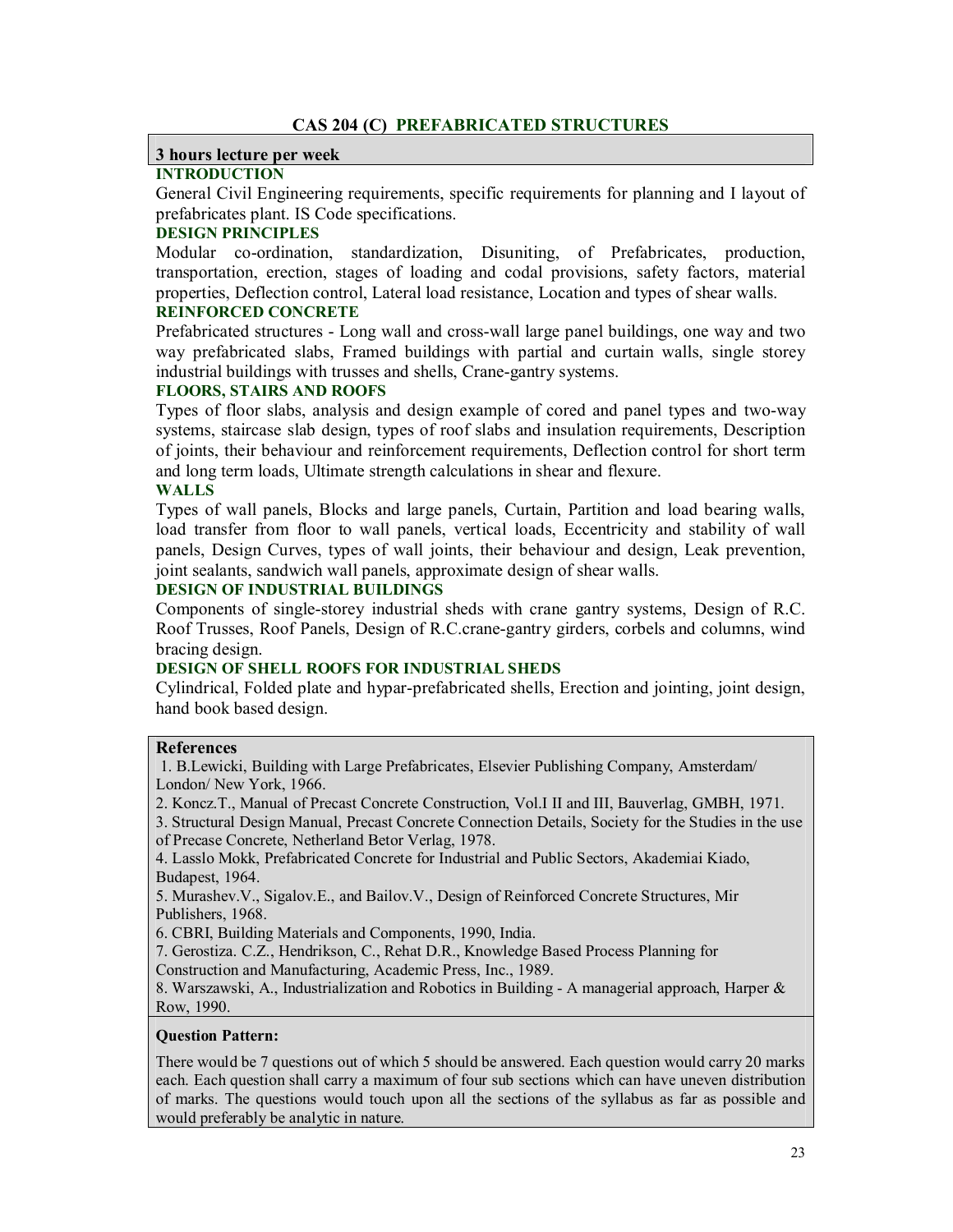# **CAS 204 (D) DESIGN OF TALL BUILDINGS**

#### **3 hours lecture per week**

# **DESIGN CRITERIA**

Design philosophy, Loading, Sequential loading, materials - high performance Concrete - Fiber reinforced Concrete - Light weight Concrete - Design mixes.

# **LOADING AND MOVEMENT**

Gravity Loading : Dead and live load, methods of live load reduction, Impact, gravity loading, construction loads.

Wind loading : Static and dynamic approach, Analytical and wind tunnel experimental method.

Earthquake loading : Equivalent lateral force, modal analysis, combinations of loading working stress design, Limit state design, plastic design.

#### **BEHAVIOUR OF VARIOUS STRUCTURAL SYSTEMS**

Factors affecting growth, Height and Structural form. High rise behaviour, Rigid frames, braced frames, Infilled frames, shear walls, coupled shear walls, wall-frames, tubulars, cores, futrigger - braced and hybrid mega system.

#### **ANALYSIS AND DESIGN**

Modeling for approximate analysis, Accurate analysis and reduction techniques, Analysis of building as total structural system considering overall integrity and major subsystem interaction, Anlysis for member forces, drift and twist, computerised general three dimentional analysis.

Structural elements : Sectional shapes, properties and resisting capacity, design, deflection, cracking, prestressing, shear flow. Design for diffenential movement, creep and shrinkage effects, temperature effects and fire resistance.

# **STABILITY OF TALL BUILDINGS**

Overall buckling analysis of frames, wall-frames, Approximate methods, second order effects of gravity of loading, P-Delta analysis, simultaneous first-order and P-Delta analysis, Translational, Torsional instability, out of plum effects, stiffness of member in stability, effect of foundation rotation.

1. Taranath B.S., Structural Analysis and Design of Tall Building, McGraw Hill, 1988.

2. Dr. Y.P.Gupta, Editor. Proceedings National Seminar on High Rise Structures - Design and Construction practices for middle level cities Nov. 14 -16, 1995, New Age International Limited, Publishers, Madras -20.

3. Wilf gang Schuller, High Rise Building Structures, John Wiley and Sons, 1977.

4. Bryan stafford Smith, Alexcoull, Tall Building Structures , Analysis and Design, John Wiley and Sons, Inc., 1991.

5. T.Y.Lin, D.Stotes Burry, Structural Concepts and system for Architects and Engineers. John Wiley, 1988.

6. Lynn S.Beedle, Advances in Tall Buildings, CBS Publishers and Distributors, Delhi, 1986.

# **Question Pattern:**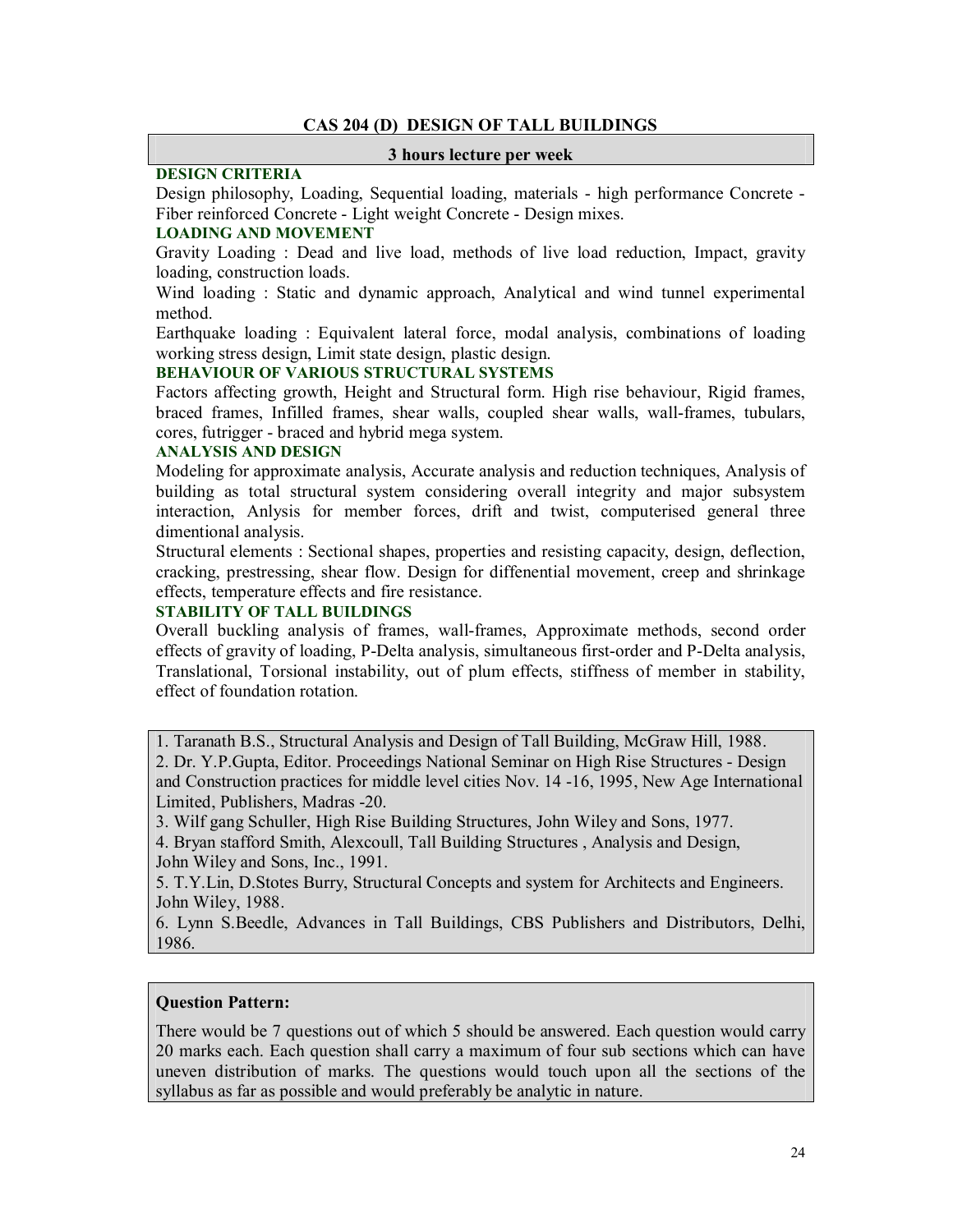# **CAS 205 (A) CONSTRUCTION PROJECT MANAGEMENT**

#### **3 hours lecture per week**

Project Management - Trends in Modern Management - Strategic Planning and Project Programming - Effects of Project Risks on Organization - Organization of Project Participants - Traditional Designer-Constructor Sequence - Professional Construction Management - Owner-Builder Operation - Turnkey Operation - Leadership and Motivation for the Project Team - Interpersonal Behavior in Project Organizations - Perceptions of Owners and Contractors

Quality and Safety Concerns in Construction - Organizing for Quality and Safety – Work and Material Specifications - Total Quality Control - Quality Control by Statistical Methods - Statistical Quality Control with Sampling by Attributes - Statistical Quality Control with Sampling by Variables - Safety

Network techniques :– bar charts – Critical path method – Programme evaluation and review technique – Time estimates- uncertainties of time - time computations – monitoring of projects – updating - Crashing and time-cost tradeoff PERT and CPM-Software Development - Use of Management Software

Optimization techniques:- Resource allocation – Heuristic approach – Linear programming – Graphical and Simplex methods – Optimality Analysis – Material transportation and Work assignment problems

Materials management :- planning and budgeting – inventory control – management of surplus materials - equipment control

Process control:- work study- crew size – job layout- process operation.

The Cost Control Problem - The Project Budget - Forecasting for Activity Cost Control - Financial Accounting Systems and Cost Accounts - Control of Project Cash Flows - Schedule Control - Schedule and Budget Updates - Relating Cost and Schedule Information.

Costs Associated with Constructed Facilities - Approaches to Cost Estimation - Type of Construction Cost Estimates - Effects of Scale on Construction Cost - Unit Cost Method of Estimation - Methods for Allocation of Joint Costs - Historical Cost Data – Cost Indices - Applications of Cost Indices to Estimating - Estimate Based on Engineer's List of Quantities - Allocation of Construction Costs Over Time - Computer Aided Cost Estimation - Estimation of Operating Costs.

#### **References:**

- 1. Chitkara, K.K. Construction Project Management: Planning, Scheduling and Control, Tata McGraw-Hill Publishing Company, New Delhi, 1998.
- 2. Feigenbaum., L., "Construction Scheduling With Primavera Project Planner", Prentice Hall Inc., 1999.

3. Halpin, D. W., Financial and Cost Concepts for Construction Management, John Wiley & Sons, New York, 1985.

4. Choudhury, S, Project Management, Tata McGraw-Hill Publishing Company, New Delhi, 1988.

5. A.K Datta, Materials Management , Prentice Hall , India.

6. Arnold, J.R Tony, Introduction to Materials Mangement, Prentice Hall, India

7. Joy, P.K., Total Project Management – The Indian Context, Macmillan India Ltd., New Delhi, 1992.

#### **Question Pattern:**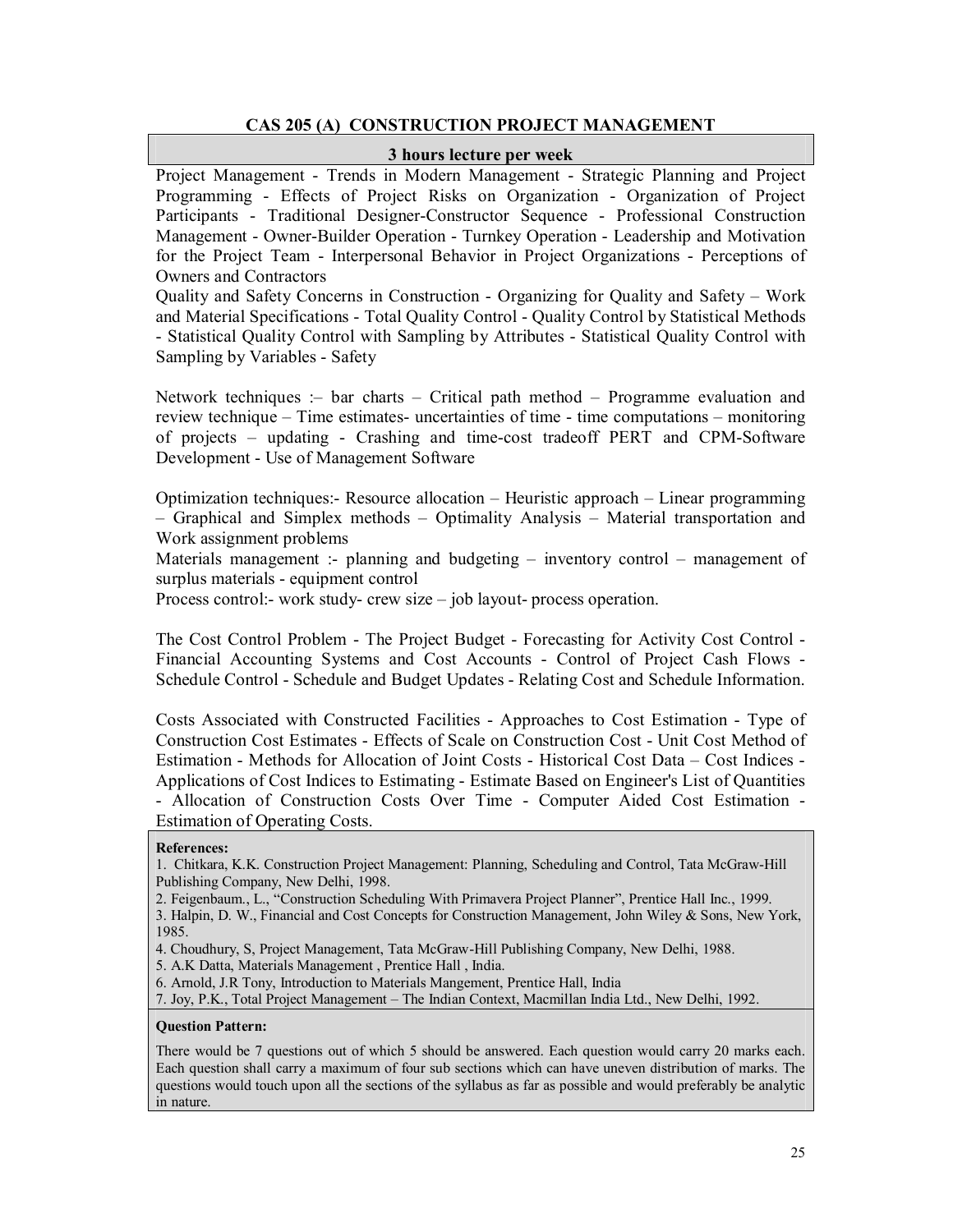# **CAS 205 (B) STRUCTURAL HEALTH MONITORING**

#### **3 hours lecture per week**

Review of Structural Modelling and Finite Element Models: Modelling for damage and collapse behaviour of structures, finite element modelling, theoretical prediction of structural failures.

Review of Signals, Systems and Data Acquisition Systems: Frequency and time domain representation of systems, Fourier/Laplace transforms, modelling from frequency response measurements, D/A and A/D converters, programming methods for data acquisition systems.

Sensors for Health Monitoring Systems: Acoustic emission sensors, ultrasonic sensors, piezoceramic sensors and actuators, fibre optic sensors and laser shearography techniques, imaging techniques.

Health Monitoring/Diagnostic Techniques: Vibration signature analysis, modal analysis, neural network-based classification techniques.

Integrated Health Monitoring Systems: Intelligent Health Monitoring Techniques, Neural network classification techniques, extraction of features from measurements, training and simulation techniques, connectionist algorithms for anomaly detection, multiple damage detection, and case studies.

Information Technology for Health Monitoring: Information gathering, signal analysis, information storage, archival, retrieval, security; wireless communication, telemetry, real time remote monitoring, network protocols, data analysis and interpretation.

Project Based Health Monitoring Techniques: Health monitoring techniques based on case studies, practical aspects of testing large bridges for structural assessment, optimal placement of sensors, structural integrity of aging multistorey buildings, condition monitoring of other types of structures.

#### **References**:

1. Philip, W., Industrial sensors and applications for condition monitoring, MEP, 1994.

2. Armer, G.S.T (Editor), Monitoring and assessment of structures, Spon, London, 2001.

3. Wu, Z.S. (Editor), Structured health monitoring and intelligent infrastructure,

Volumes 1 and 2, Balkema, 2003.

4. Harris, C.M., Shock vibration handbook, McGraw-Hill, 2000.

5. Rao, J.S., Vibratory condition monitoring of machines, Narosa Publishing House, India, 2000.

# **Question Pattern:**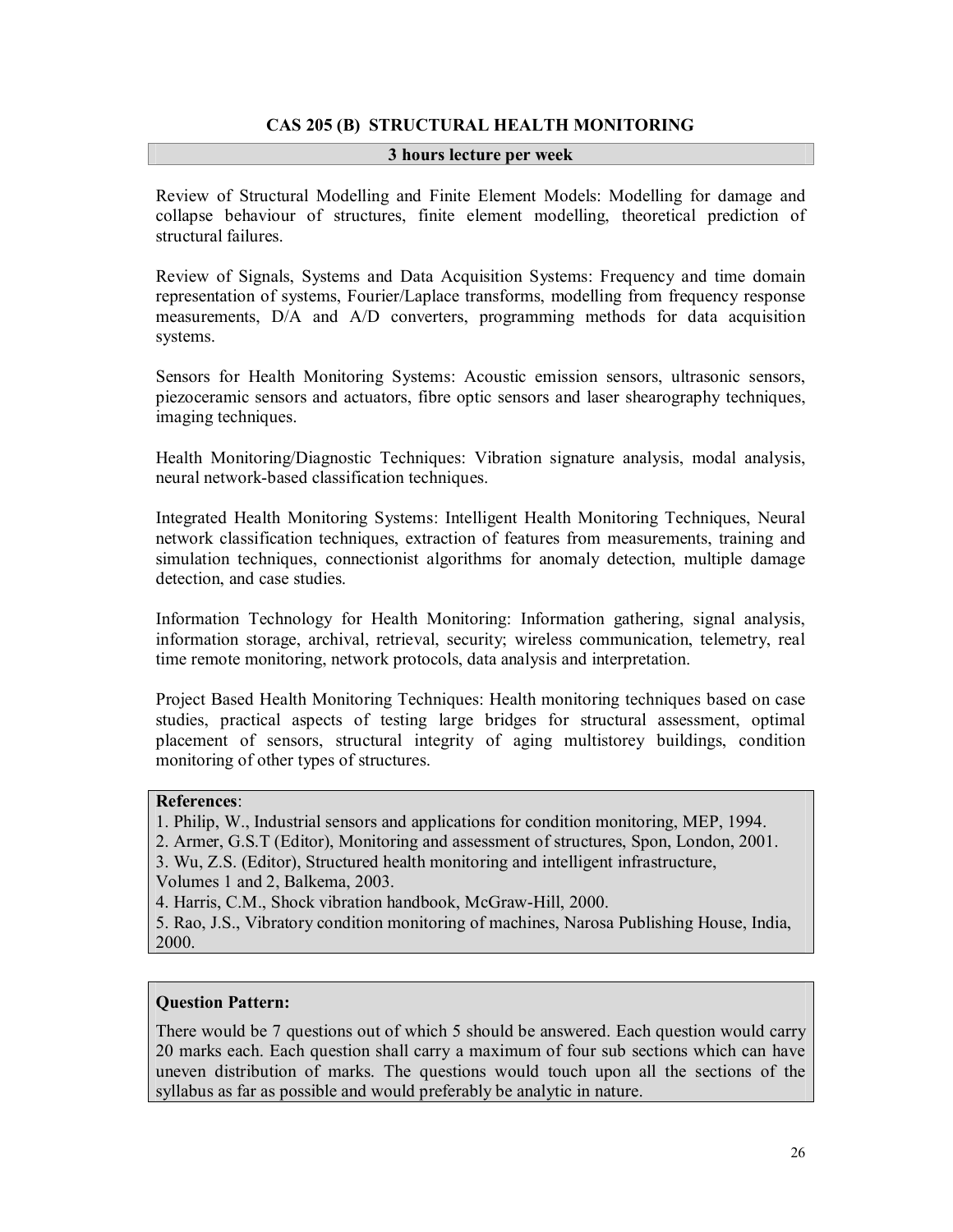# **CAS 205 (C) GEOGRAPHIC INFORMATION SYSTEMS AND APPLICATIONS**

#### **3 hours lecture per week**

Introduction:- Definitions of GIS – Components of GIS – Geographic data presentation: maps – mapping process – coordinate systems – transformations – map projection – geo referencing - data acquisition.

Geographic Data Representation, Storage, Quality and Standards:- Storage – Digital representation of data – Data structures and database management systems – Raster data representation – Vector data representation – Concepts and definitions of data quality – Components of data quality – Assessment of data quality – Managing data errors – Geographic data standards.

GIS Data Processing, Analysis and Modelling:- Raster based GIS data processing – Vector based GIS data processing – Queries – Spatial analysis – Descriptive statistics – Spatial autocorrelation – Quadrant counts and nearest neighbour analysis – Network analysis – Surface modelling – DTM.

GIS Applications:- (in one of the following areas) Applications of GIS in Environment monitoring – Natural hazard management – Natural resources management urban planning – utility management – Land information – Business development

# **References:**

1. Lo, C.P. & Yeung A.K.W., Concepts and Techniques of Geographic Information Systems, Prentice Hall of India, New Delhi, 2002.

2. Anji Reddy, M., Remote Sensing and Geographical Information Systems,

B.S.Publications, Hyderabad, 2001.

3. Burrough, P.A., Principles of Geographical Information Systems, Oxford Publication, 1998.

4. Clarke, K., Getting Started with Geographic Information Systems, Prentice Hall, New Jersy, 2001.

5. DeMers, M.N., Fundamentals of Geographic Information Systems, John Wiley & Sons, New York, 2000.

6. Geo Information Systems – Applications of GIS and Related Spatial Information Technologies, ASTER Publication Co., Chestern (England), 1992

7. Jeffrey, S. & John E., Geographical Information System – An Introduction, Prentice-Hall, 1990

8. Marble, D.F., Galkhs HW & Pequest, Basic Readings in Geographic Information

Systems, Sped System Ltd., New York, 1984.

# **Question Pattern:**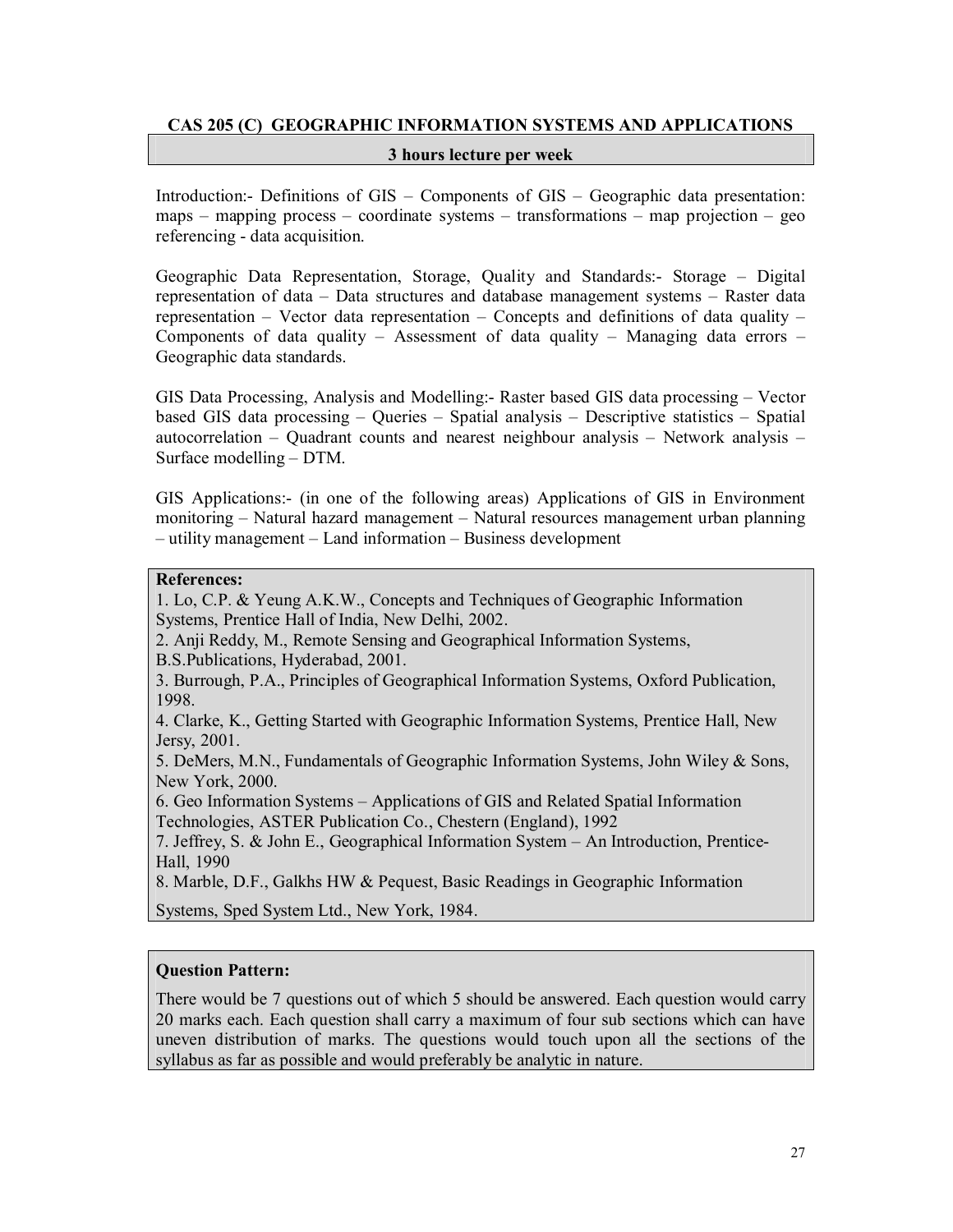# **CAS 205 (D) ADVANCED DESIGN OF FOUNDATIONS**

#### **3 hours lecture per week**

#### **Soil - Structure Interaction**

Introduction to Soil - Structure interaction problems - Contact pressure distribution – factors influencing Contact pressure distribution beneath rigid and flexible footings –concentrically and eccentrically loaded cases – contact pressure distribution beneath rafts - Modulus of sub grade reaction – Determination of modulus of sub grade reaction – Factors influencing modulus of subgrade reaction.

**Pile Foundation**: - Introduction – Estimation of pile capacity by static and dynamic formulae – Wave equation method of analysis of pile resistance – Load - Transfer method of estimating pile capacity – Settlement of single pile – Elastic methods. Laterally loaded piles – Modulus of sub grade reaction method – ultimate lateral resistance of piles. Pile Groups – Consideration regarding spacing – Efficiency of pile groups – Stresses on underlying soil strata – Approximate analysis of pile groups –Settlement of pile groups - Pile caps –Pile load tests – Negative skin friction.

**Introduction to Machine Foundations**:- Introduction - nature of dynamic loads – stress conditions on soil elements under earthquake loading - dynamic loads imposed by simple crank mechanism - type of machine foundations - special considerations for design of machine foundations – Criteria for a satisfactory machine foundation – permissible amplitude of vibration for different type of machines - methods of analysis of machine foundations - methods based on linear elastic weightless springs - methods based on linear theory of elasticity (elastic half space theory) - degrees of freedom of a block foundation definition of soil spring constants - nature of damping - geometric and internal damping determination of soil constants - methods of determination of soil constants in laboratory and field based on IS code provisions.

**Design of Machine Foundations:**- Vertical, sliding, rocking and yawing vibrations of a block foundation - simultaneous rocking, sliding and vertical vibrations of a block foundation - foundation of reciprocating machines - design criteria - calculation of induced forces and moments - multi-cylinder engines - numerical example (IS code method)

Foundations subjected to impact loads - design criteria - analysis of vertical vibrations computation of dynamic forces - design of hammer foundations (IS code method) vibration isolation - active and passive isolation - transmissibility - methods of isolation in machine foundations.

#### **Reference:**

4. Bowles J.E., Foundation Analysis and Design (4th Ed.), Mc.Graw –Hill, NY, 1996

- 6. Leonards G. Ed., Foundation Engineering, Mc.Graw-Hill,NY, 1962
- 7. Bowles J.E., Analytical and Computer Methods in Engineering Mc.Graw-Hill,NY
- 8. Shamsher Prakash, Soil Dynamics, McGraw Hill
- 9. Alexander Major, Dynamics in Soil Engineering
- 10. Sreenivasalu & Varadarajan, Handbook of Machine Foundations, Tata McGraw Hill

11. IS 2974 - Part I and II, Design Considerations for Machine Foundations

12. IS 5249: Method of Test for Determination of Dynamic Properties of Soils.

#### **Question Pattern:**

<sup>1.</sup> Lambe and Whitman, Soil Mechanics, Wiley Eastern., 1976

<sup>2.</sup> Das B.M., Advanced Soil Mechanics, Mc. Graw-Hill, NY, 1985

<sup>3.</sup> Winterkorn H.F. and Fang H.Y. Ed., Foundation Engineering Hand Book, Van- Nostrand Reinhold, 1975

<sup>5.</sup> Poulose H.G. and Davis E.H., Pile foundation Analysis and Design, John-Wiley & Sons, NY, 1980.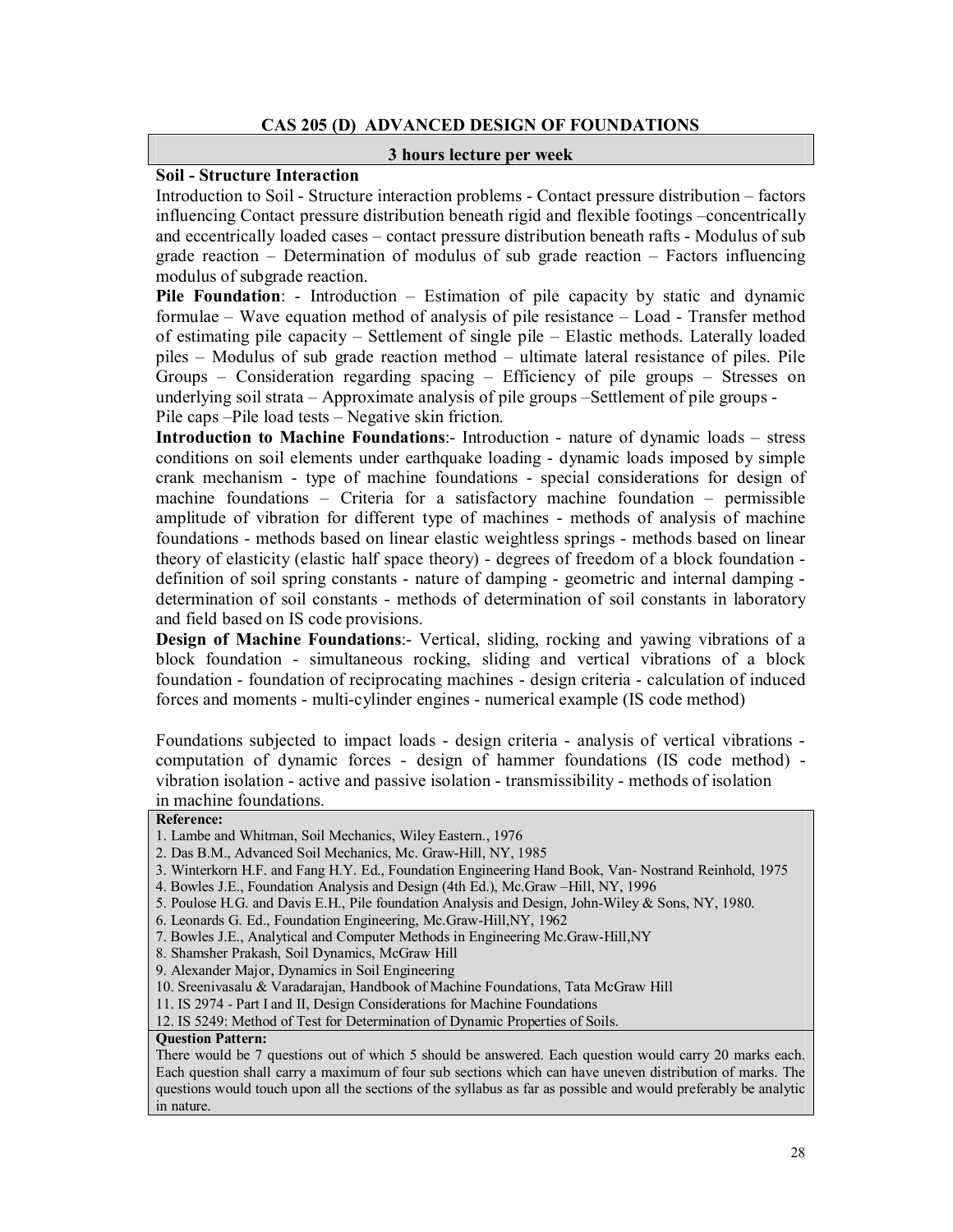# **CAS 205 (E) ADVANCED FINITE ELEMENT ANALYSIS**

#### **3 hours lecture per week**

Plate Bending: Plate behaviour, Kirchhoff and Mindlin plate elements, boundary conditions. Shells: Shells of revolution, general shells, three- and four-noded shell elements, curved isoparametric elements.

Error, Error Estimation and Convergence: Sources of error, ill-conditioning, condition number, diagonal decay test, discretisation error, multimesh extrapolation, mesh revision methods, gradient recovery and smoothing, a-posteriori error estimate, adaptive meshing. Constraints, Penalty Forms, Locking and Constraint Counting: Explicit constraints, transformation equations, Lagrange multipliers, penalty functions, implicit penalty constraints and locking, constraint counting, modelling incompressible solids.

Finite Elements in Structural Dynamics and Vibrations: Dynamic equations, mass and damping matrices, consistent and lumped mass, natural frequencies and modes, reduction of the number of degrees of freedom, modal analysis, Ritz vectors, harmonic response, direct integration methods, explicit and implicit methods, stability and accuracy, analysis by response spectra.

Modelling Considerations and Software Use: Physical behaviour versus element behaviour, element shapes and interconnections, test CASs and pilot studies, material properties, loads and reactions, connections, boundary conditions, substructures, common mistakes, checking the model, critique of computed results.

Introduction to Nonlinear Problems: Nonlinear problems and some solution methods, geometric and material nonlinearity, problems of gaps and contacts, geometric nonlinearity, modelling considerations.

Stress Stiffening and Buckling: Stress stiffness matrices for beam, bar and plate elements, a general formulation for [ks], bifurcation buckling, remarks on [ks], its use, and on buckling and buckling analysis.

#### **Reference:**

1. Cook, R.D., et al, Concepts and Applications of Finite Element Analysis, Fourth Edition, John Wiley & Sons Inc., Singapore, 2003.

2. Desai, C.S., and Kundu, T., Introductory Finite Element Method, CRC Press, London, 2001

3. Bathe, K.J., Finite Element Procedures, Prentice Hall of India.

4. Zienkiewicz, O.C., and Taylor, R.L., The Finite Element Method, Vols. I and II, Mc

Graw Hill.

#### **Question Pattern:**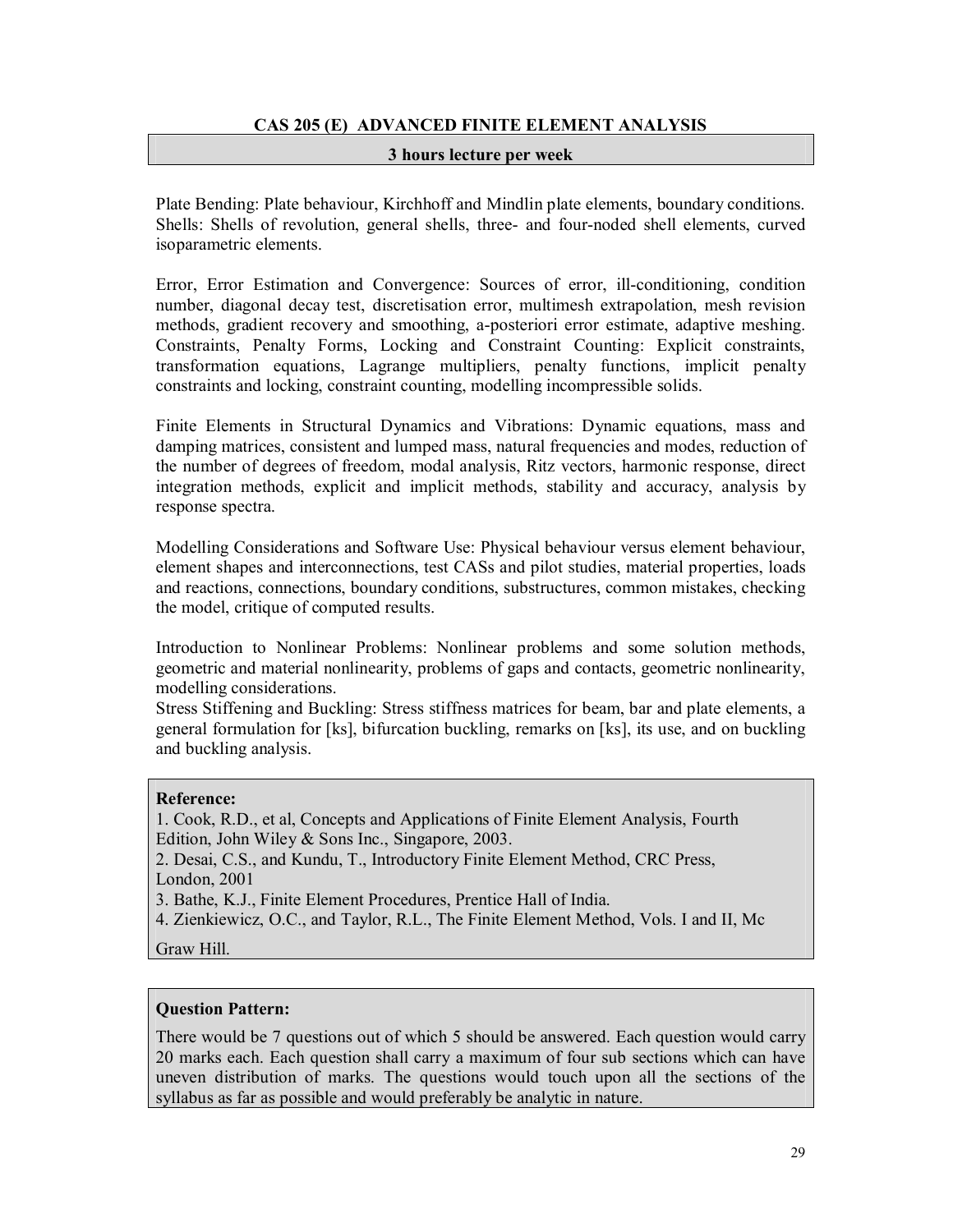# **CAS 206 (A) STABILITY OF STRUCTURES**

#### **3 hours lecture per week**

# **FUNDAMENTAL CONCEPTS:**

Concept of stability, instability and bifurcation, different forms of structural instability, analytical approaches of stability analysis.

# **DISCRETE SYSTEMS:**

Law of minimum potential energy and its implication, stability of single and two-degrees of freedom systems, large deflection analysis, effect of small imperfections.

# **COLUMNS:**

Governing differential equation, cases of standard boundary conditions, effective length concept, elastically restrained column, column with geometric imperfections, eccentrically loaded column, large deflection analysis.

# **BEAM-COLUMNS & FRAMES:**

Standard cases of beam columns, continuous columns and beam columns, single-storey frames, frames with sway and no-sway, buckling analysis using stiffness method, Haarman's method.

# **THIN RECTANGULAR PLATES:**

Governing differential equation and boundary conditions, plate with all edges simply supported, plates with other boundary conditions, buckling under in-plane shear, post buckling analysis.

#### **LATERAL-TORSIONAL BUCKLING:**

Torsional buckling, torsional-flexural buckling, lateral buckling of beams with symmetric Isection.

#### **References**

1.Timoshenko.S.P & Gere.J.M , Theory of elastic stability Mc. Graw Hill Book Co.

2.Brush & Almorth, Buckling of bars, plates and shells. Mc. Graw Hill Book Co.

3.Aswin Kumar, Stability theory of structures Mc. Graw Hill Book Co.

4.Chajes,A., principles of structural stability theory, Prentice Hall Inc., Englewood Cliffs, New Jersy.

5. Iyengar, N.G.R., structural Stability of Columns and Plates, East West Press.

6. Kumar,a., Stability of structures, Allied Publishers Limited.

Publishers, London. 2001

7. Chen, W.F. & Lui, E.M.: Structural Stability, Elsevier (1987).

# **Question Pattern:**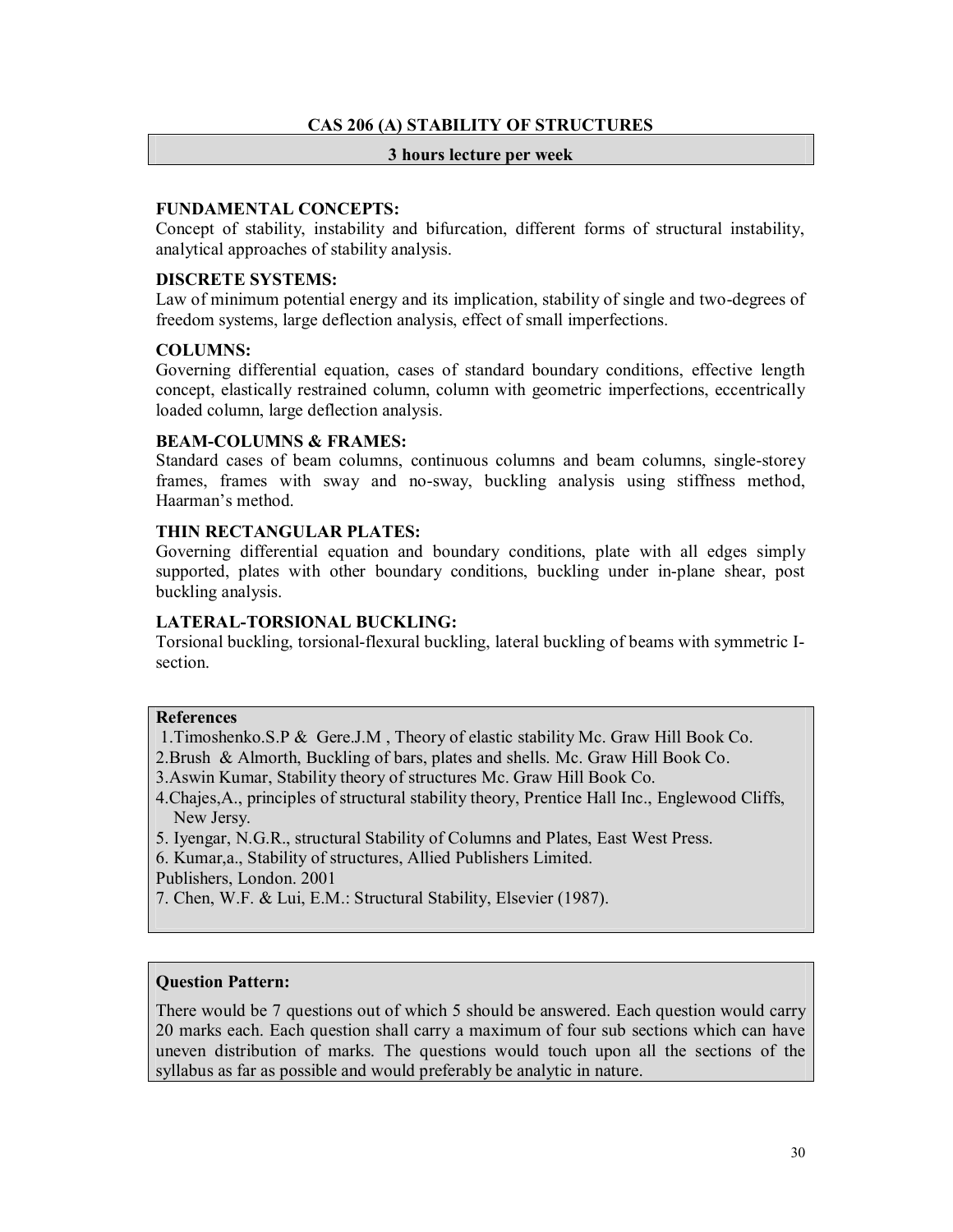# **CAS 206 (B) EARTHQUAKE ANALYSIS AND DESIGN OF STRUCTURES**

#### **3 hours lecture per week**

Introduction to engineering seismology – Seismic waves primary and secondary waves – Raleigh wave - Love wave – Magnitude of earthquake – Intensity

Concept of Seismic design : Approach to earthquake resistant design – General principles of a seismic design – Review of IS 1893:2002 – Building equivalent static analysis – Vertical distribution of seismic forces and horizontal shears – Dynamic analysis – Design spectrums – Seismic weights – Modal combination – Load combinations and permissible stresses – Guide lines for earthquake resistant design – Ductile detailing for seismic design

Special structures: Design of water tanks – Elevated tower supported tanks- Hydrodynamic pressure in tanks – examples

Design of towers – Stack like structures – Chimneys – Design principles of retaining walls – Concept of design of bridges – Design of bearings

#### **References**

1. IS: 1893-2002, Indian Standard Criteria for Earthquake Resistant Design of Structures, Part I, General Provisions, BIS, New Delhi, p.39

2. IS:1893-1984, Indian Standard Criteria for Earthquake Resistant Design of Structures, BIS, New Delhi, p.77

3. IS: 4326-1993, Indian Standard Code of practice for Earthquake Resistant Design and Construction of Buildings, BIS, New Delhi, 1993

4. SP:22-1982, Explanatory Hand Book on Codes of Earthquake Engineering, BIS, New Delhi, 1982.

5. IS:13920-1993, Indian Standard Ductile Detailing of RCC Structures subjected to seismic forces – Code of practice, 1993, p.16

6. Lecture notes prepared by Department of Earthquake Engineering, IIT Roorkee, 2002 7. Short term course notes on Earthquake Resistant Design , by Sudhir K Jain & CVR Murthy, I.I.T Kanpur

# **Question Pattern:**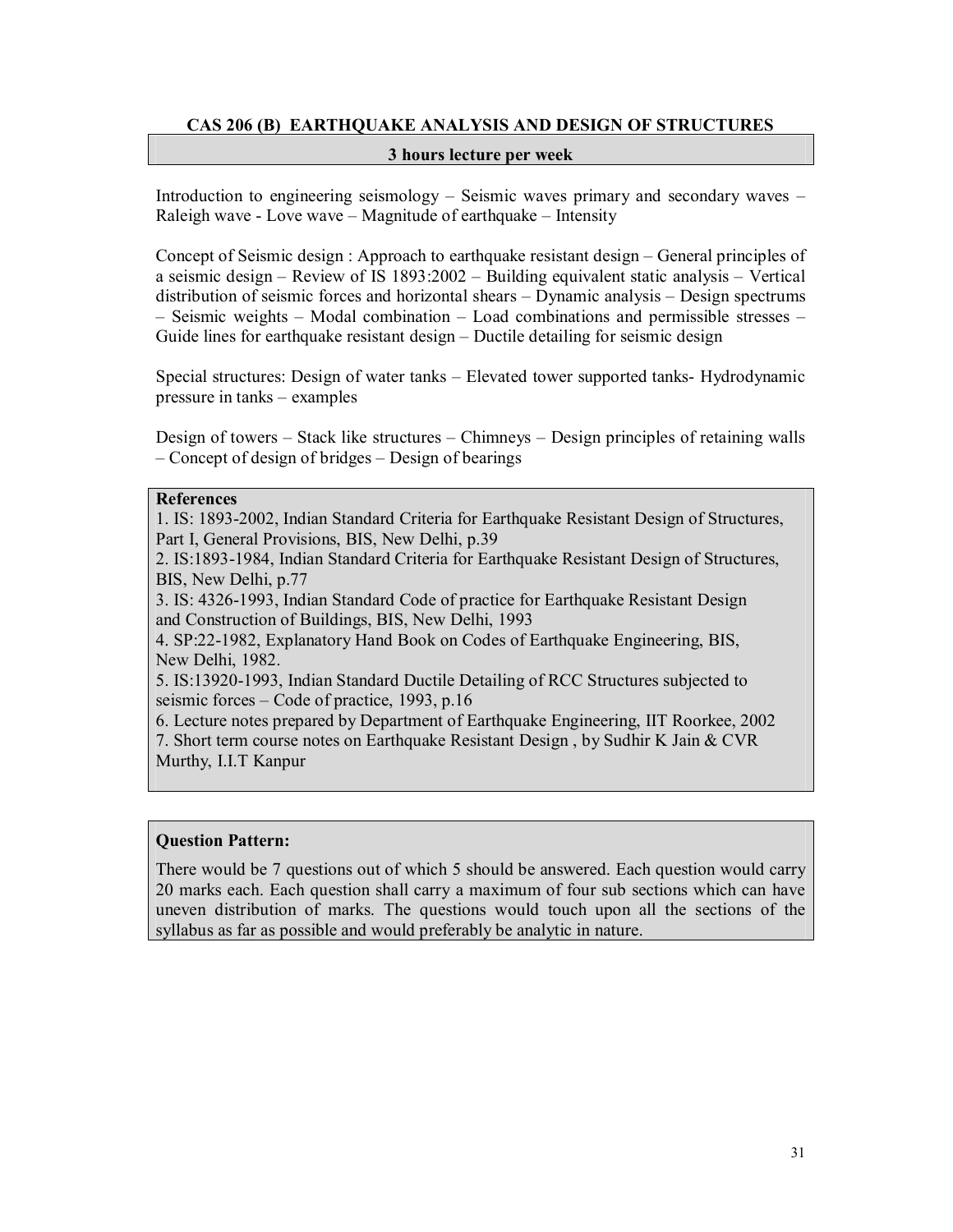# **CAS 206 (C) WIND AND CYCLONE EFFECTS ON STRUCTURES**

#### **3 hours lecture per week**

#### **INTRODUCTION**

Introduction, Spectral studies, Gust factor, Wind velocity, Methods of measurements, variation of speed with height, shape factor, aspect ratio, drag effects.

# **WIND TUNNEL STUDIES**

Wind Tunnel Studies, Types of tunnels, Modeling requirements, Interpretation of results, Aero-elastic models.

#### **WIND EFFECT**

Wind on structures, Rigid structures, Flexible structures, Static and Dynamic effects, Tall buildings, chimneys.

#### **DESIGN PRINCIPLES**

Application to design, IS 875 code method, Buildings, Chimneys, Roofs, Shelters.

# **CYCLONE AND DESIGN**

Cyclone effect on structures, cladding design, window glass design.

# **References**

1. Cook.N.J., The Designer's Guide to Wind Loading of Building Structures, Butterworths, 1989.

2. Kolousek., et.al., Wind Effects on Civil Engineering Structures, Elsevier Publications, 1984.

3. Peter Sachs, Wind Forces in Engineering, Pergamon Press, New York, 1972.

4. Lawson T.V., Wind Effects on Building Vol. I and II , Applied Science Publishers, London, 1980.

# **Question Pattern:**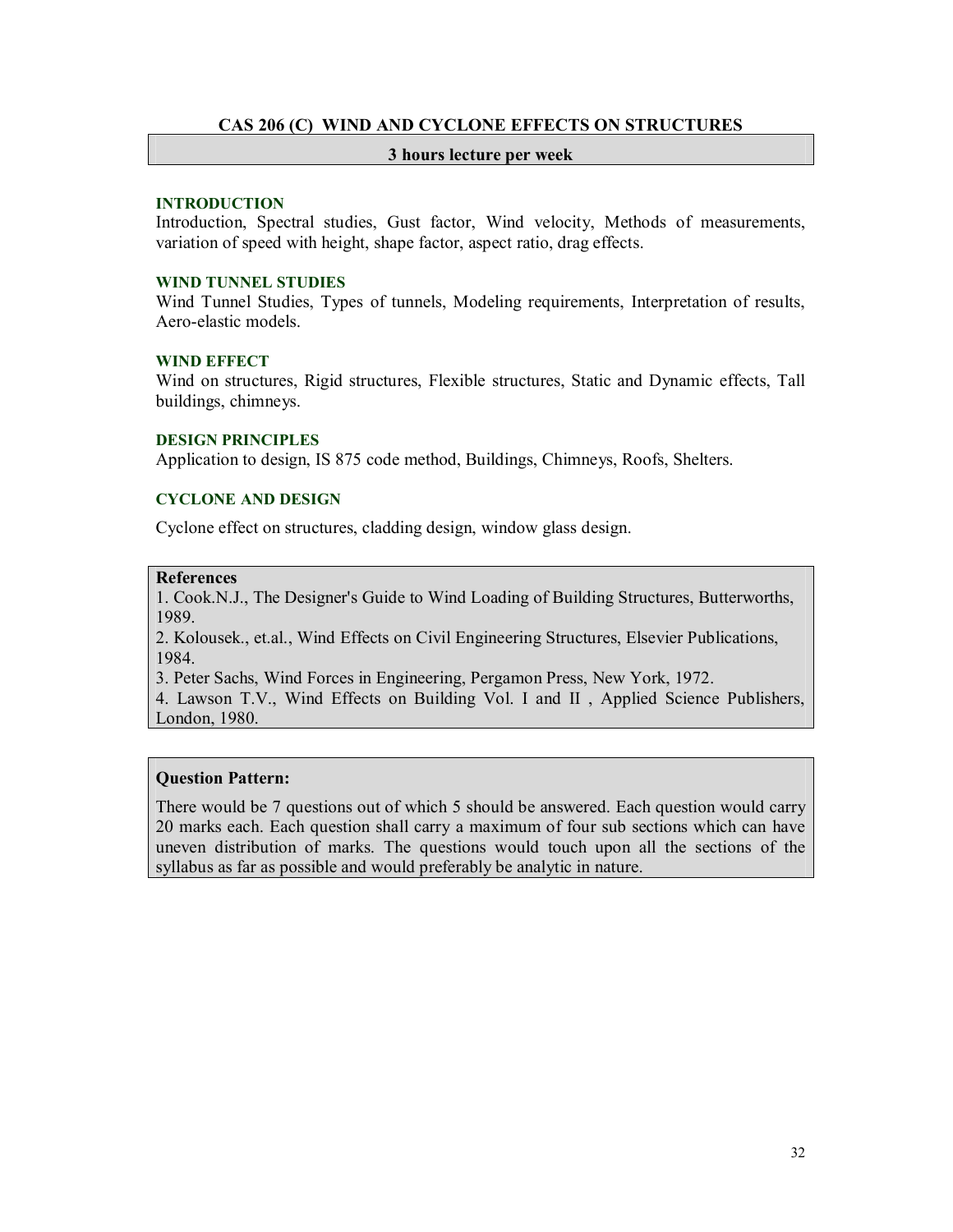# **CAS 206 (D) THEORY OF PLASTICITY**

#### **3 hours lecture per week**

Preliminaries: Basic equations of theory of elasticity:- Index notation, equations of equilibrium, constitutive relations for isotropic bodies, strain-displacement relations, compatibility, displacement and traction boundary conditions, admissibility of displacement and stress fields, plane stress and plane strain problems.

Framework of Plastic Constitutive Relations:- Plastic behaviour in simple tension, generalisation of results in simple tension, yield surfaces, uniqueness and stability postulates, convexity of yield surface and normality rule, limit surfaces.

Initial Yield Surfaces for Polycrystalline Metals:- Summary of general form of plastic constitutive equations, hydrostatic stress states and plastic volume change in metals, shear stress on a plane, the von Mises initial yield condition, the Tresca initial yield condition, consequences of isotropy.

Plastic Behaviour under Plane Stress Conditions:- Initial and subsequent yield surfaces in tension-torsion, the isotropic hardening model, the kinematic hardening model, yield surfaces made of two or more yield functions, piecewise linear yield surfaces, elastic perfectly plastic materials.

Plastic Behaviour of Bar Structures:- Behaviour of a three bar truss, behaviour of a beam in pure bending, simply supported beam subjected to a central point load, fixed beams of an elastic perfectly plastic material, combined bending and axial force.

The Theorems of Limit Analysis: Introduction, theorems of limit analysis, alternative statement of the limit theorems, the specific dissipation function.

Limit Analysis in Plane Stress and Plane Strain:- Discontinuities in stress and velocity fields, the Tresca yield condition in plane stress and plane strain, symmetrical internal and external notches in a rectangular bar, the punch problem in plane strain, remarks on friction.

Limit Analysis as a Programming Problem:- Restatement of limit theorems, application to trusses and beams, use of finite elements in programming problem, incremental methods of determining limit load.

# **References**

1 Martin, J.B., Plasticity: Fundamentals and General Results, MIT Press, London.

2 Kachanov, L.M., Fundamentals of the Theory of Plasticity, Mir Publishers, Moscow.

3 Chakrabarty, J, Theory of Plasticity, McGraw Hill, New York.

4 Hill, R., Mathematical Theory of Plasticity, Oxford University Press.

5 Chen, W.F., and Han, D.J., Plasticity for Structural Engineers, Springer Verlag.

# **Question Pattern:**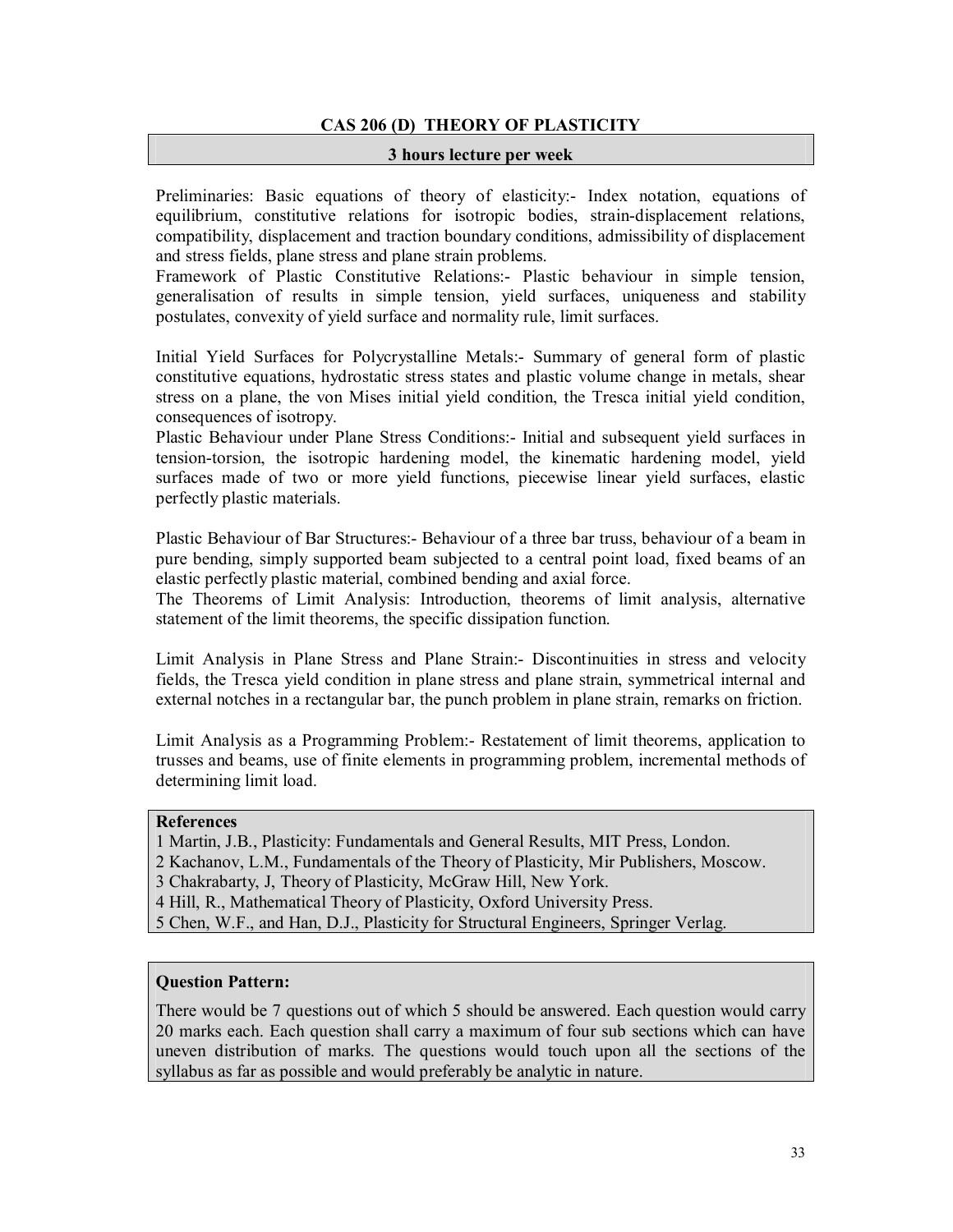# **CAS 207 (P) - STRUCTURAL ENGINEERING DESIGN STUDIO**

# **2 hours Practical per week**

(Using software like SAP, ETABS, ANSYS etc.)

# **Concrete Structures: -**

Analysis, design and detailing of solid slabs in a typical floor for a residential building-Analysis, design and detailing of beams in a typical intermediate floor of a multi-storey building- Analysis, design and detailing of circular ring beam supporting an overhead water tank- Analysis, design and detailing of a ribbed slab floor system- Generation of interaction curves for RC rectangular columns- Design of slender columns subject to biaxial bending-Analysis, design and detailing of shear walls- considering shear wallframe interaction in a tall RC structure subject to wind loading- Application of strut-andtie method to design and detail various RC elements and junctions.

**Metal Structures:** -Design of Steel Industrial Building - Design of Steel Multi-storey uilding - Design of Material Handling system - Design of steel Bridge - Design of preengineered buildings Design of storage structures - Design of towers

# **References**

1. Arthur. H. Nilson, David Darwin and Charles W Dolan, *Design of Concrete Structures,*  Tata McGraw Hill, 2004

2. Park,R and Paulay T, *Reinforced Concrete Structures*, John Wiley & Sons, New York

3. Macleod, I.A, *Shear Wall Frame Interaction*. A design aid with commentary Portland Cement Association.

4. IS 456 :2000, *Indian Standard for Plain and Reinforced Concrete- Code of Practice*, BIS, New Delhi

5. IS 13920 : 1993, *Indian Standard for Ductile Detailing of Reinforced Concrete Structures subjected toSeismic Forces - Code of Practice*, BIS, New Delhi

6. Gaylord ., *Design of steel structures*, McGraw Hill, New York.

7. Dayaratnam, P*., Design of steel structures*, Wheeler Pub.

#### **Sessional work assessment**

Regularity – 5 marks Class work, Lab Record, Mini Project Report (if any), viva – 30 marks Test– 15 marks Total: Internal continuous assessment: 50 marks

#### **University evaluation**

Examination will be for 100 marks of which 70 marks are allotted for writing the procedure/formulae/sample calculation details, preparation and conduct of experiment, tabulation, plotting of required graphs, results, inference etc., as per the requirement of the lab experiments, 20 marks for the viva-voce and 10 marks for the lab record.

Note: Duly certified lab record must be submitted at the time of examination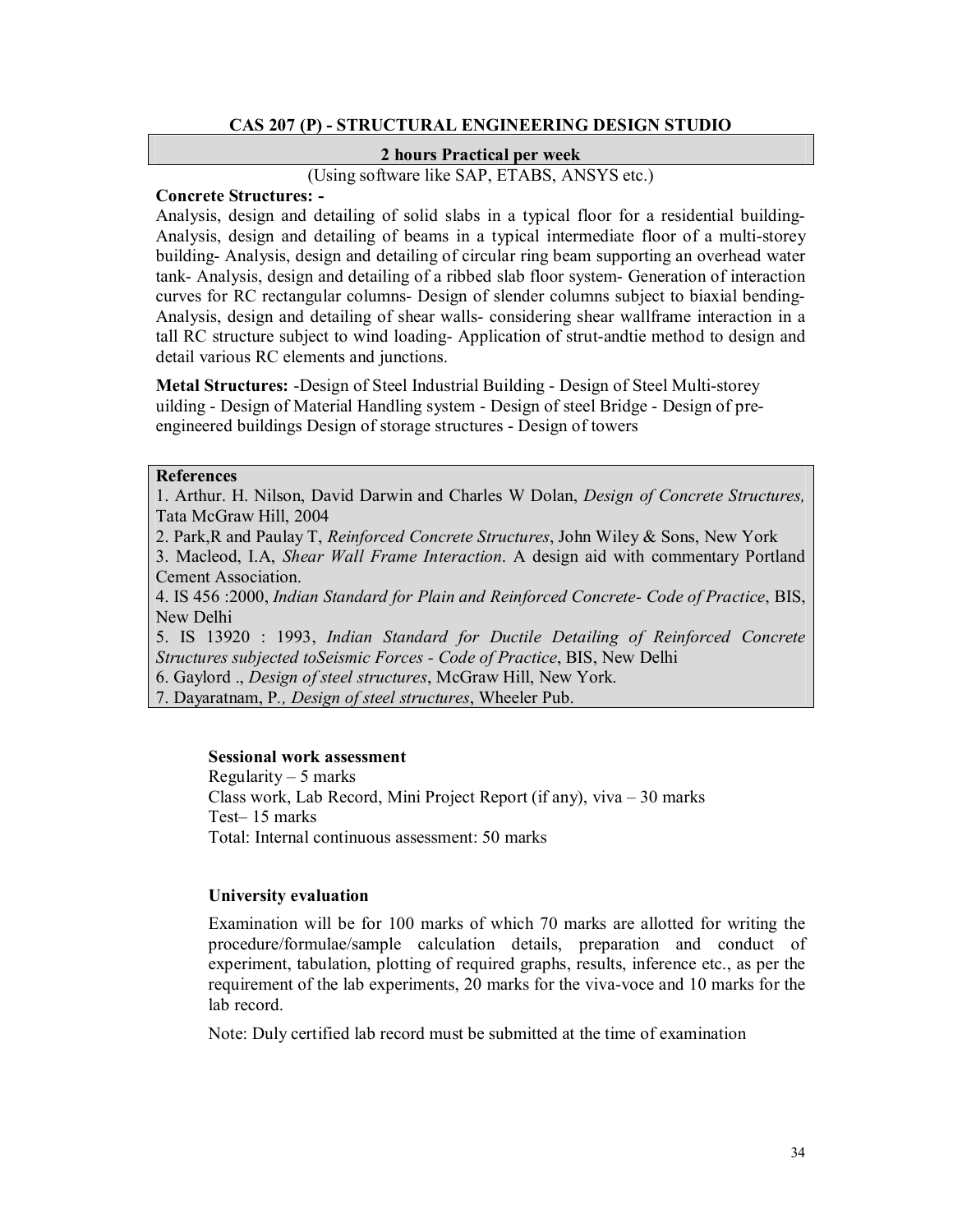#### **CAS 208 (P) TERM PAPER**

The student is expected to present a report on the literature survey conducted as a prior requirement for the project to be taken up in the third and fourth semesters. Head of department can combine TP hours of many weeks and allot a maximum of 4 weeks exclusively for it. Students should execute the project work using the facilities of the institute. However, external projects can be taken up, if that work solves a technical problem of the external firm. Prior sanction should be obtained from the head of department before taking up external project work. Project evaluation committee should study the feasibility of each project work before giving consent. An overview on the project work should be introduced before the closure of first semester. A paper should be prepared based on the project results and is to published in refereed Conferences/Journals.

#### **Sessional work assessment**

Presentation: 25 Report: 25 Total marks: 50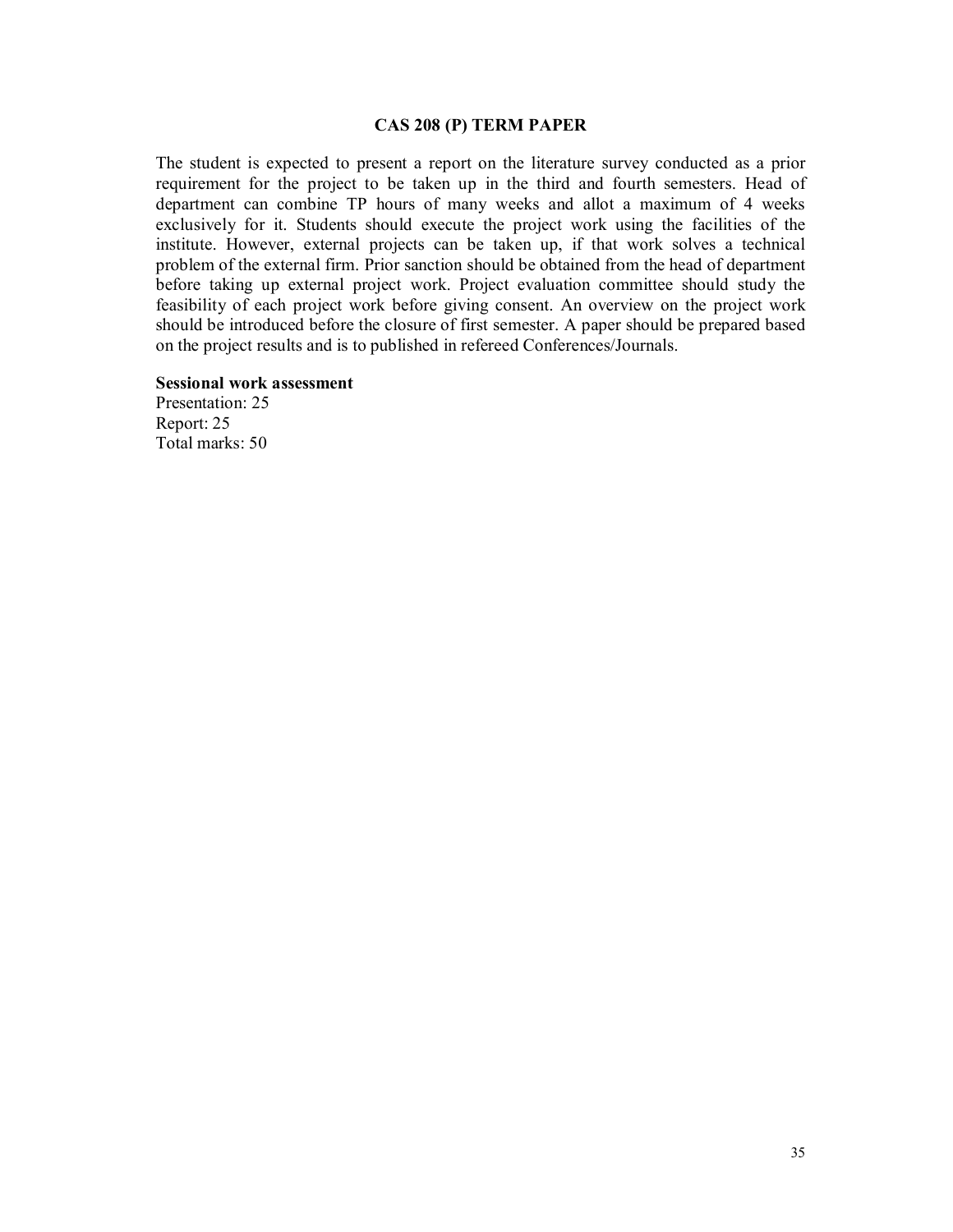# **CAS 301 (P) THESIS – PRELIMINARY**

This shall comprise of two seminars and submission of an interim thesis report. This report shall be evaluated by the evaluation committee. The fourth semester Thesis-Final shall be an extension of this work in the same area. The first seminar would highlight the topic, objectives, methodology and expected results. The first seminar shall be conducted in the first half of this semester. The second seminar is presentation of the interim thesis report of the work completed and scope of the work which is to be accomplished in the fourth semester.

# *Weightages for the 8 credits allotted for the Thesis-Preliminary*

Evaluation of the Thesis-Preliminary work: by the guide - 50% (200 Marks) Evaluation of the Thesis–Preliminary work: by the Evaluation Committee-50%(200 Marks)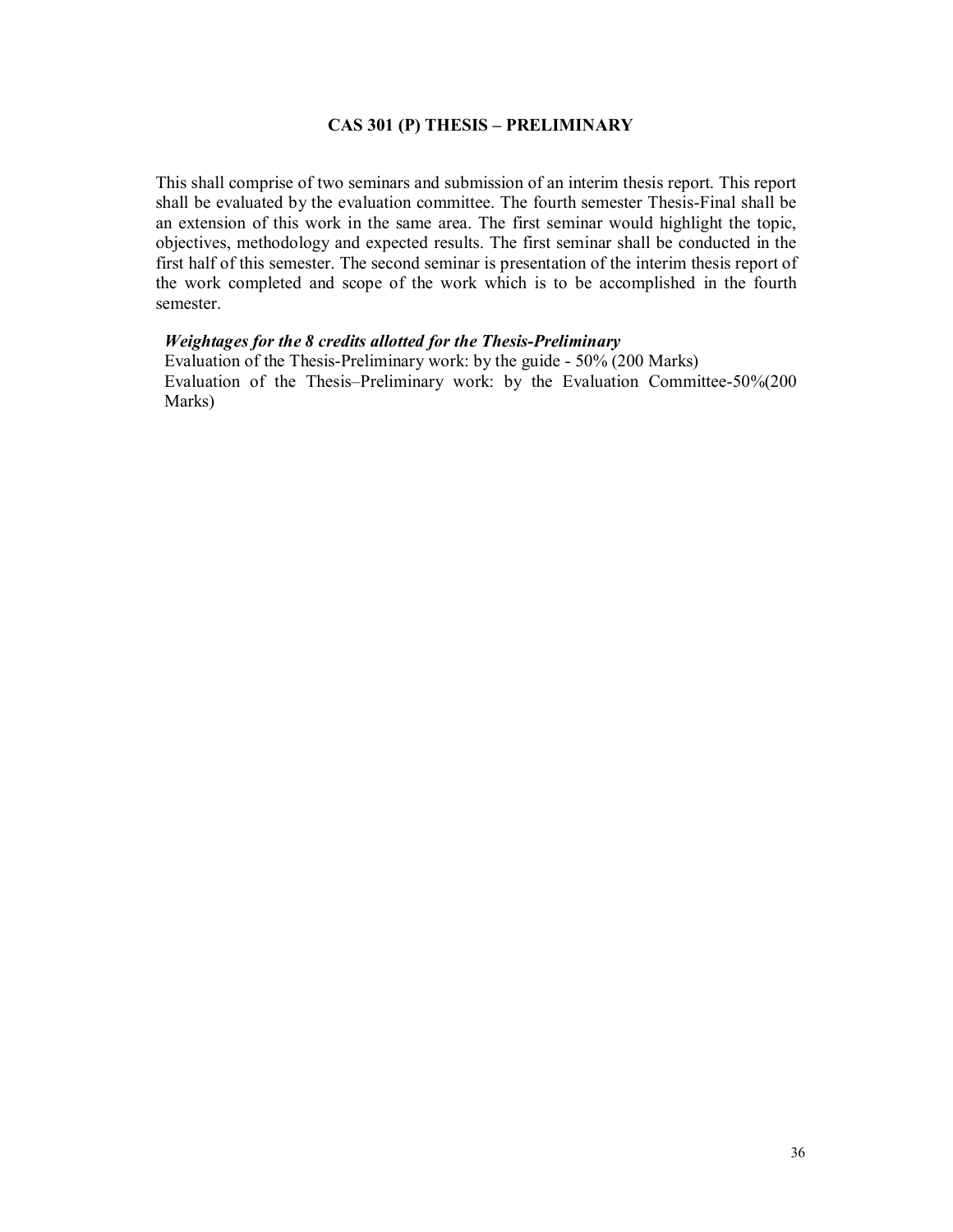# **CAS 401 (P) THESIS**

Towards the end of the semester there shall be a pre submission seminar to assess the quality and quantum of the work by the evaluation committee. This shall consist of a brief presentation of Third semester interim thesis report and the work done during the fourth semester. At least one technical paper is to be prepared for possible publication in journals / conferences. The final evaluation of the thesis shall be an external evaluation. The 12 credits allotted for the Thesis-Final may be proportionally distributed between external and internal evaluation as follows.

#### *Weightages for the 12 credits allotted for the Thesis*

Internal Evaluation of the Thesis work: by the guide - (200 Marks) Internal Evaluation of the Thesis work: by the Evaluation Committee - (200 Marks)

Final Evaluation of the Thesis work by the Internal and External Examiners:- (Evaluation of Thesis + Viva Voce)  $- (100+100 \text{ Marks})$